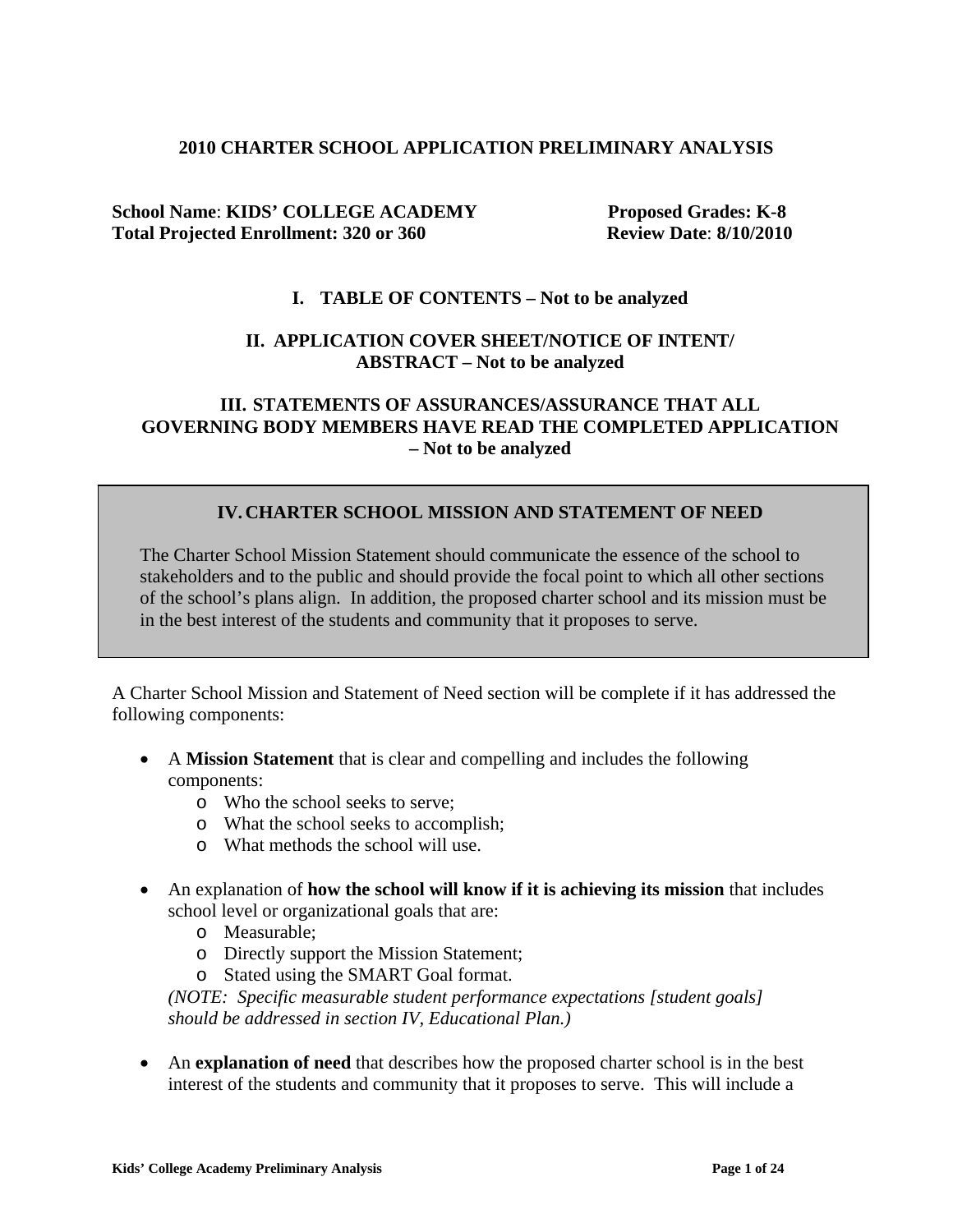demographic description of the student and community population within which the school will be located.

# **ANALYSIS: CHARTER SCHOOL MISSION AND STATEMENT OF NEED**

| Criteria Not Sufficiently Addressed, Concerns & Additional Questions                                                                                                                                                                                                                                                  | <b>Reference</b> |
|-----------------------------------------------------------------------------------------------------------------------------------------------------------------------------------------------------------------------------------------------------------------------------------------------------------------------|------------------|
| <b>Mission Statement</b>                                                                                                                                                                                                                                                                                              |                  |
| The mission statement is broad and lacks a focus that defines the<br>essence of the school.                                                                                                                                                                                                                           | page 14          |
| <b>Achievement of Mission/Goals</b>                                                                                                                                                                                                                                                                                   |                  |
| The two "Organizational Framework" goals do not meet SMART Goal<br>criteria. The first goal is unclear as to what "school-wide systems" will<br>be measured and what metric defines being "in alignment and working<br>as an integrated system". The second goal lacks a specific metric to<br>define "consistently". | page 18          |
| Two of the three Student Achievement organizational goals lack a<br>specific measurable target. "More" is not a clearly defined level of<br>achievement.                                                                                                                                                              | page 18          |
| <b>Explanation of Need</b>                                                                                                                                                                                                                                                                                            |                  |
|                                                                                                                                                                                                                                                                                                                       |                  |
|                                                                                                                                                                                                                                                                                                                       |                  |

## **CHARTER SCHOOL MISSION AND STATEMENT OF NEED SUMMARY**

Please summarize your analysis of the Mission and Statement of Need section of the school's application. Your summary should reflect your overall impression of the section as presented and discuss the most significant weaknesses of the section.

#### **Summary Analysis**

The mission statement lacks a specific, compelling focus that defines the essence of the proposed charter school. In addition, four of the six goals presented do not meet the requirements of the SMART Goal format.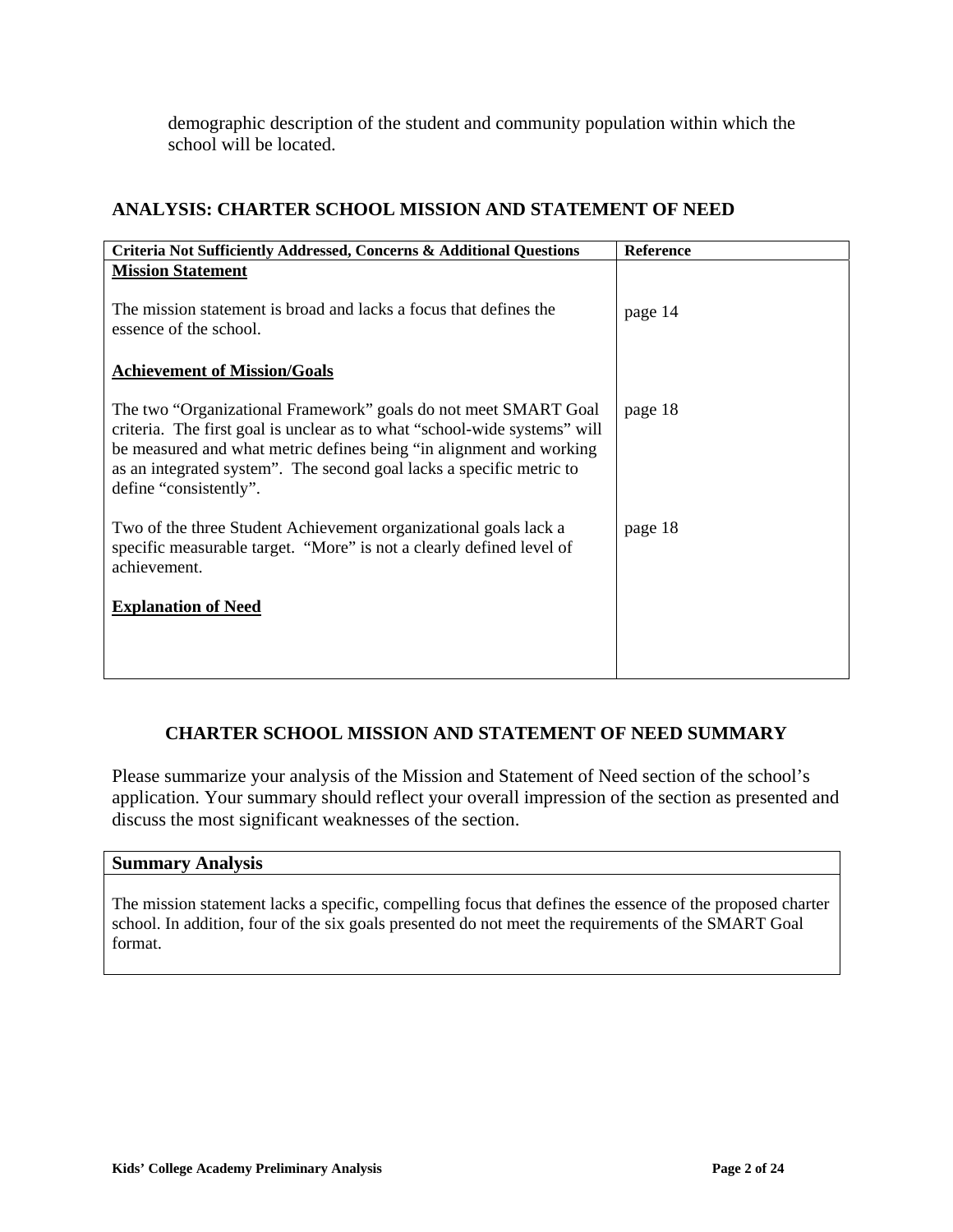# **V. EDUCATIONAL PLAN**

The educational plan should describe who the school expects to serve; what the students will achieve; how they will achieve it; and how the school will evaluate performance. It should provide a clear picture of what a student who attends the school will experience in terms of educational climate, structure, materials, schedule, assessment and outcomes.

# **A. CURRICULUM FRAMEWORK**

The New Mexico Content Standards, Benchmarks and Performance Standards provide the content requirements and expectations for students in all public schools. The description of the curriculum should provide a sense not only of what the school will teach but also of how and why. (*NOTE: Refer to the Glossary of Terms Used in the Application, last two pages of this document, to assist in the analysis of this section.)*

A description of the Curriculum Framework will be complete if it has addressed the following components:

## **1. Philosophy and Approach to Instruction:**

- A description of the educational philosophy and curricular approach of the proposed school.
- A description of why the particular educational philosophy and/or approach were selected.
- Documentation, research, and/or a rationale that supports the educational philosophy and curricular approach.
- An explanation of why the educational philosophy and/or approach is/are likely to result in improved educational performance of students.
- A description of how the educational philosophy and/or approach aligns with the school's mission and student needs.

### **2. Description of the Curriculum**

- **If the curriculum has already been selected/developed:** A detailed description of the curriculum that includes a scope and sequence.
- If the curriculum has yet to be developed: A description of the proposed curriculum and a specific plan for its development that will include a scope and sequence. The development plan should include a description of the process, a timeline, and resources (including staffing) to be utilized.

### **3. Alignment with NM Standards**

• A copy of the alignment document if it was completed, **OR**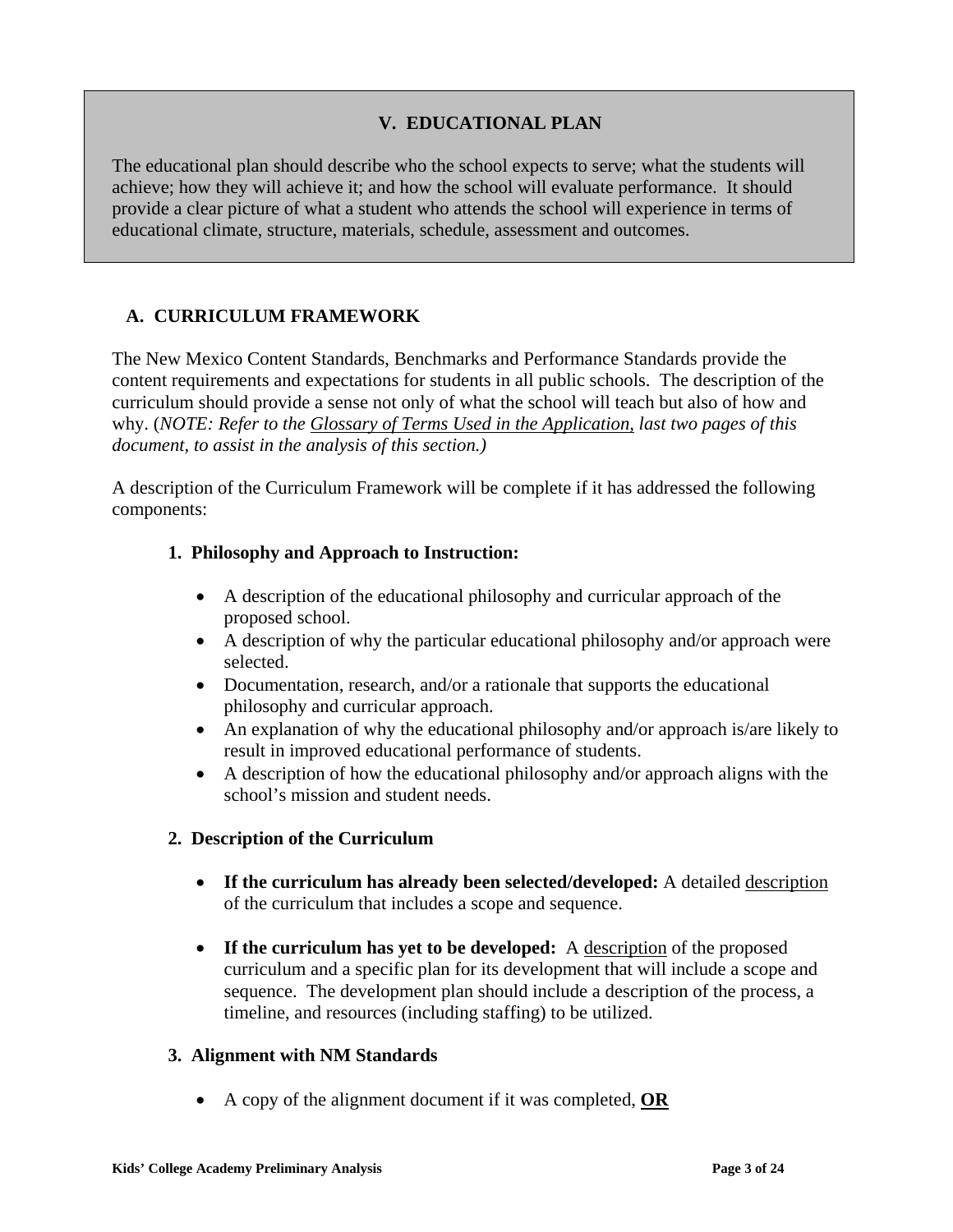• If the alignment has not been completed, a description of the process and a specific timeline to be used for aligning the curriculum with the New Mexico Standards.

# **4. Strategies and Methods:**

- A description of the strategies and methods to be used in delivering the curriculum.
- An explanation of how the curriculum will address students' needs and assist students in reaching the NM Standards. *(NOTE: Students with special needs, including students who require bilingual education, special education or are limited English proficient, should be addressed in Subsection D: Special Populations)*
- $\bullet$  A descriptive example of the curricular strategies and methods in action in the classroom.
- A description of professional development that may be necessary for implementation of the strategies and methods to be used in delivering the curriculum.

# **ANALYSIS: EDUCATIONAL PHILOSOPHY AND APPROACH TO INSTRUCTION**

| Criteria Not Sufficiently Addressed, Concerns & Additional Questions                                                                         | Reference   |
|----------------------------------------------------------------------------------------------------------------------------------------------|-------------|
| <b>Philosophy and Approach to Instruction</b>                                                                                                |             |
|                                                                                                                                              |             |
| "Rigor, relevancy and relationship" (W.R. Daggett Ed. D.) is described                                                                       | pages 25-26 |
| as the focus for delivery of instruction through a collection of                                                                             |             |
| differentiated research-based programs. However, the application lacks                                                                       |             |
| meaningful detail in describing the essence of "rigor, relevancy and                                                                         |             |
| relationships" and how, as a philosophy, it will provide the required                                                                        |             |
| focus for delivery of the many approaches to instruction. Numerous                                                                           |             |
| programs and strategies are identified, including Multiple Intelligences,                                                                    |             |
| differentiated instruction, cooperative learning, small groups, hands-on                                                                     |             |
| inquiry based learning, workshop model teaching, learning in all                                                                             |             |
| content areas within heterogeneous, homogeneous flexible grouping,<br>best practices for English Language Learners (ELL) instruction, Guided |             |
| Language Acquisition Design (G.L.A.D.), extended learning time, an                                                                           |             |
| alternative calendar, and a K-8 seamless configuration. A clear                                                                              |             |
| description, however, of how all of these educational approaches will                                                                        |             |
| combine to support the educational plan is not provided.                                                                                     |             |
|                                                                                                                                              |             |
|                                                                                                                                              |             |
| <b>Description of the Curriculum</b>                                                                                                         |             |
| Some programs have tentatively been identified for instruction in                                                                            |             |
| Language Arts, Math and Science, but not at all grade levels. Programs                                                                       | pages 26-28 |
| or curriculum needed to complete a vertical K-8 alignment have been                                                                          |             |
| neither selected nor developed.                                                                                                              |             |
|                                                                                                                                              |             |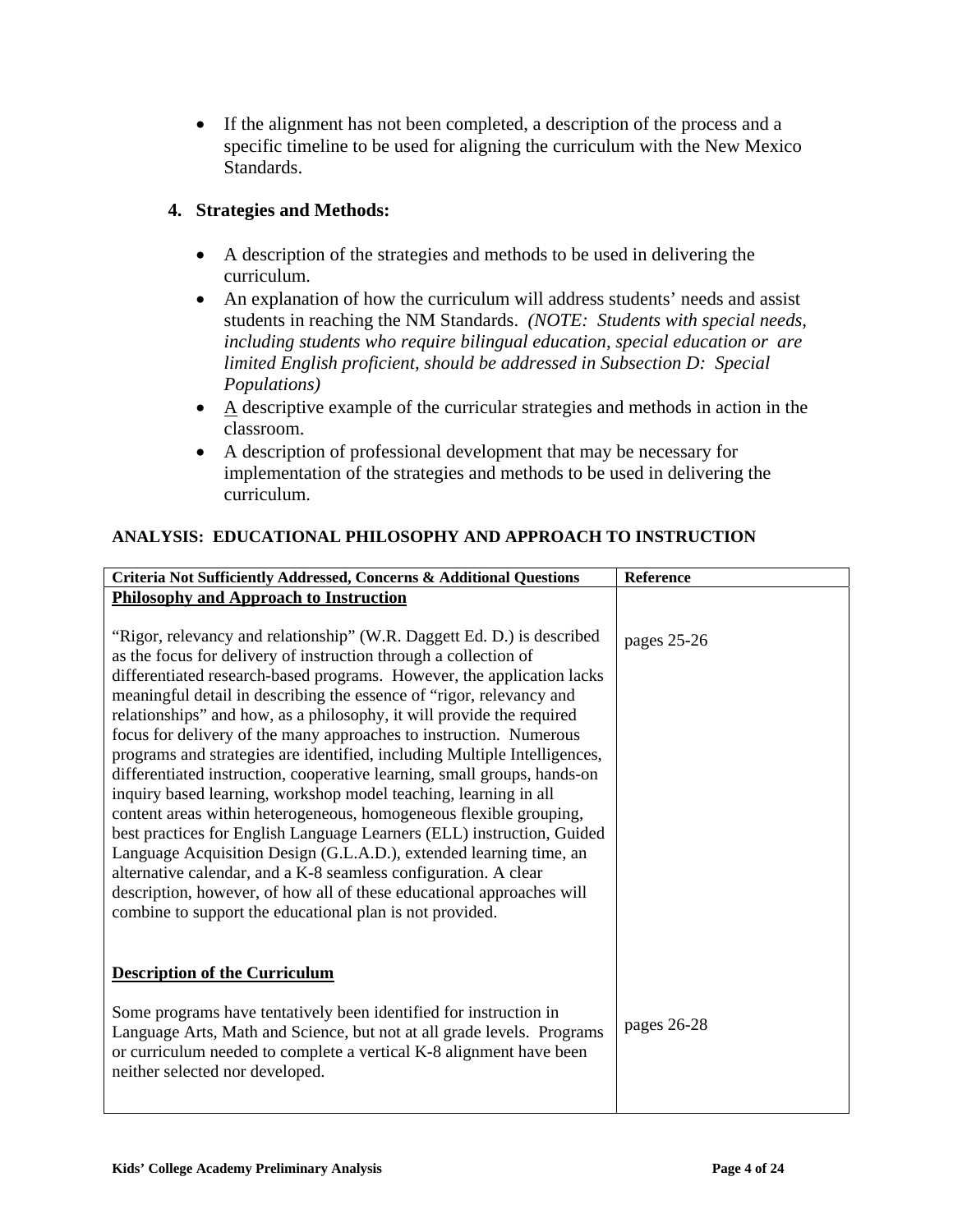| The description of the curriculum for Social Studies, Technology,<br>Visual and Performing Arts, and Physical Education lacks sufficient<br>information and detail to determine whether or not it has been<br>developed or will be selected/purchased. No plan is provided for<br>development and/or selection/purchase of the curriculum for these<br>areas.                                                                                                                                                       | pages 26-28                |
|---------------------------------------------------------------------------------------------------------------------------------------------------------------------------------------------------------------------------------------------------------------------------------------------------------------------------------------------------------------------------------------------------------------------------------------------------------------------------------------------------------------------|----------------------------|
| The applicants indicate that the full scope and sequence is to be<br>developed by members of the Governing Council by December 1, 2010;<br>however, details such as the process to be used, which content areas<br>will be addressed, and resources to be utilized in the development are<br>not provided.                                                                                                                                                                                                          | page 28                    |
| The Mission Statement and supporting core values presented on pages<br>14-17 include references to career goals, career paths and a career<br>development component; however, the description of the curriculum<br>fails to provide a clear plan or enough details to understand how career<br>development will be a curricular focus in alignment with the mission.                                                                                                                                                | pages 14-17                |
| <b>Alignment with NM Standards</b>                                                                                                                                                                                                                                                                                                                                                                                                                                                                                  |                            |
| Although an assurance is provided that KCAC will implement a<br>curriculum aligned to New Mexico Standards, the alignment process<br>and specific timeline to be used is not provided.                                                                                                                                                                                                                                                                                                                              | pages 28-29                |
| <b>Strategies and Methods</b>                                                                                                                                                                                                                                                                                                                                                                                                                                                                                       |                            |
| The application lists seven topics for professional development. The<br>topics include Marzano strategies which have been unmentioned to this<br>point in the application. No explanation or rationale is provided as to<br>why these topics were selected from among the many strategies and<br>methods listed for possible implementation. Insufficient information is<br>provided to ensure that all teachers will be trained for implementation<br>of all the methods and programs outlined in the application. | pages 31 and 25-26         |
| The Mission Statement includes reference to students becoming<br>bilingual. The 910B5 projects that all students will be counted for<br>bilingual funding and receive 3 hours of bilingual instruction. This<br>funding is dependent on approval of an application. However, the<br>educational plan does not clearly provide information in regard to a<br>specific Bilingual Model as identified by the NM Public Education<br>Department and required for the application process.                               | 910B5 Provided in Appendix |

# **B. EDUCATIONAL PROGRAM**

The educational program should support the school's educational plan. A description of the educational program will be complete if it has addressed the following components: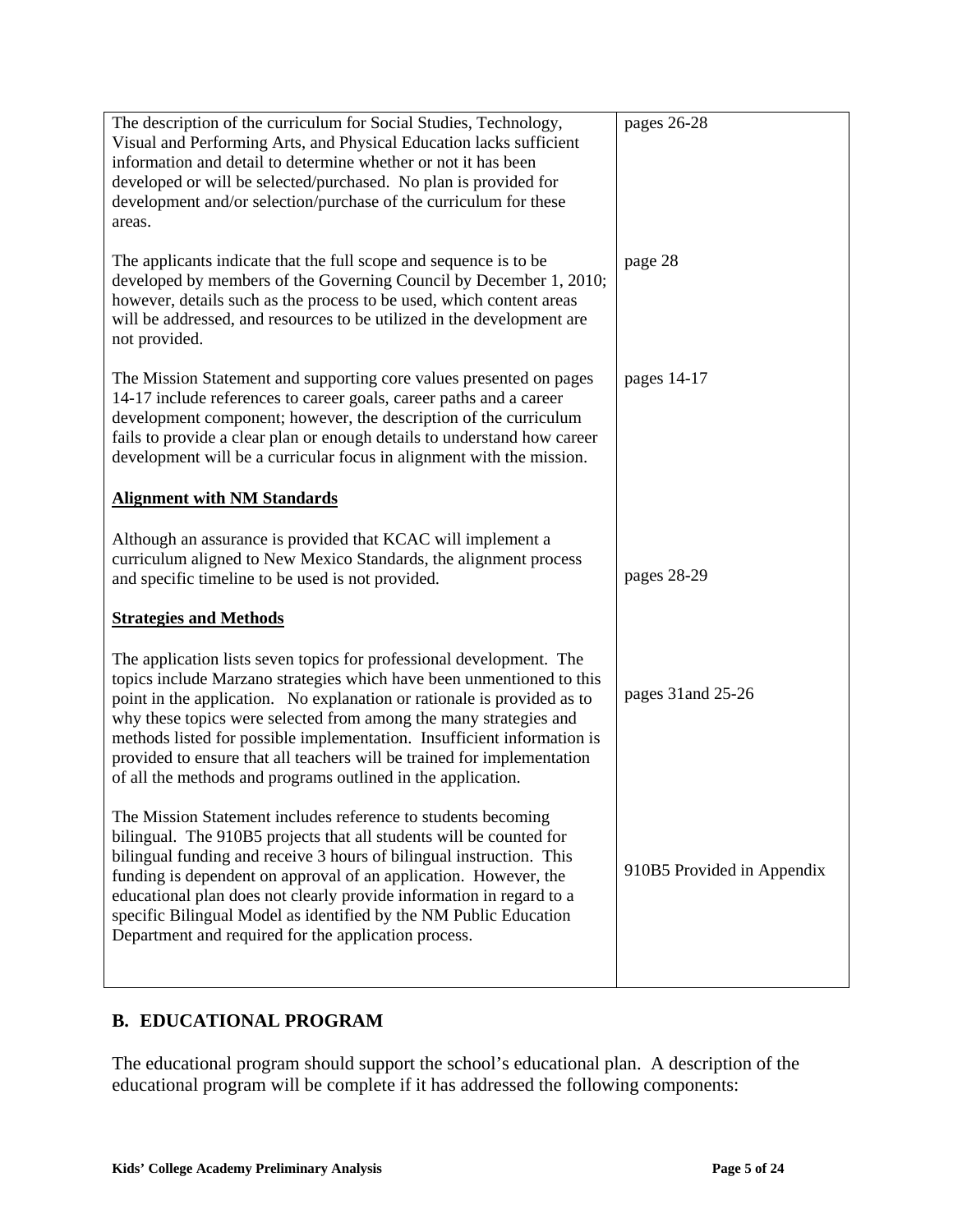# **1. Length of School Day and School Year:**

- The proposed length of the school day, including the number of instructional hours;
- The proposed length of the school year, including number of days and total number of instructional hours;
- A description of how the proposed length of the school day and school year support the Educational Plan.

# **2. Grade Levels, Class Size and Projected Enrollment:**

- The grade levels the charter school proposes to serve;
- If a phase-in of grade levels is proposed, a plan for the phase-in by year and grade levels and a rationale for the phase-in plan;
- The total projected student enrollment (at full enrollment for the school).
- Projected class size.

# **3. Graduation Requirements (if applicable):**

- The school's proposed credits and requirements for graduation.
- A description of how any proposed requirements that differ from the New Mexico Graduation Requirements [22-13-1.1.] support the school's educational plan.

## **ANALYSIS: EDUCATIONAL PROGRAM**

| Criteria Not Sufficiently Addressed, Concerns & Additional Questions                                                                                                                                                                                                                                                                                                                                     | <b>Reference</b> |
|----------------------------------------------------------------------------------------------------------------------------------------------------------------------------------------------------------------------------------------------------------------------------------------------------------------------------------------------------------------------------------------------------------|------------------|
| <b>Length of School Day and School Year</b>                                                                                                                                                                                                                                                                                                                                                              |                  |
| Because the application does not identify what is incorporated in the<br>school day (i.e., whether lunch is included in the 7.5 hours Monday<br>through Thursday and the 3.5 hours on Friday) it is not possible to<br>correctly calculate the total number of instructional hours.                                                                                                                      | page 32          |
| <b>Grade Levels, Class Size and Projected Enrollment</b>                                                                                                                                                                                                                                                                                                                                                 |                  |
| The total projected full enrollment stated on page 33 does not agree<br>with the full enrollment stated on the Application Cover Sheet, page 5.<br>On page 33, Maximum enrollment is stated as 320 K-8 students with an<br>indication that there will be an additional 30 preschool students. On the<br>Application Cover Sheet, page 5, full enrollment is stated as 360 plus<br>30 preschool students. | pages 5 and 33   |
| <b>Graduation Requirements (if applicable)</b>                                                                                                                                                                                                                                                                                                                                                           |                  |
| Not Applicable.                                                                                                                                                                                                                                                                                                                                                                                          |                  |
|                                                                                                                                                                                                                                                                                                                                                                                                          |                  |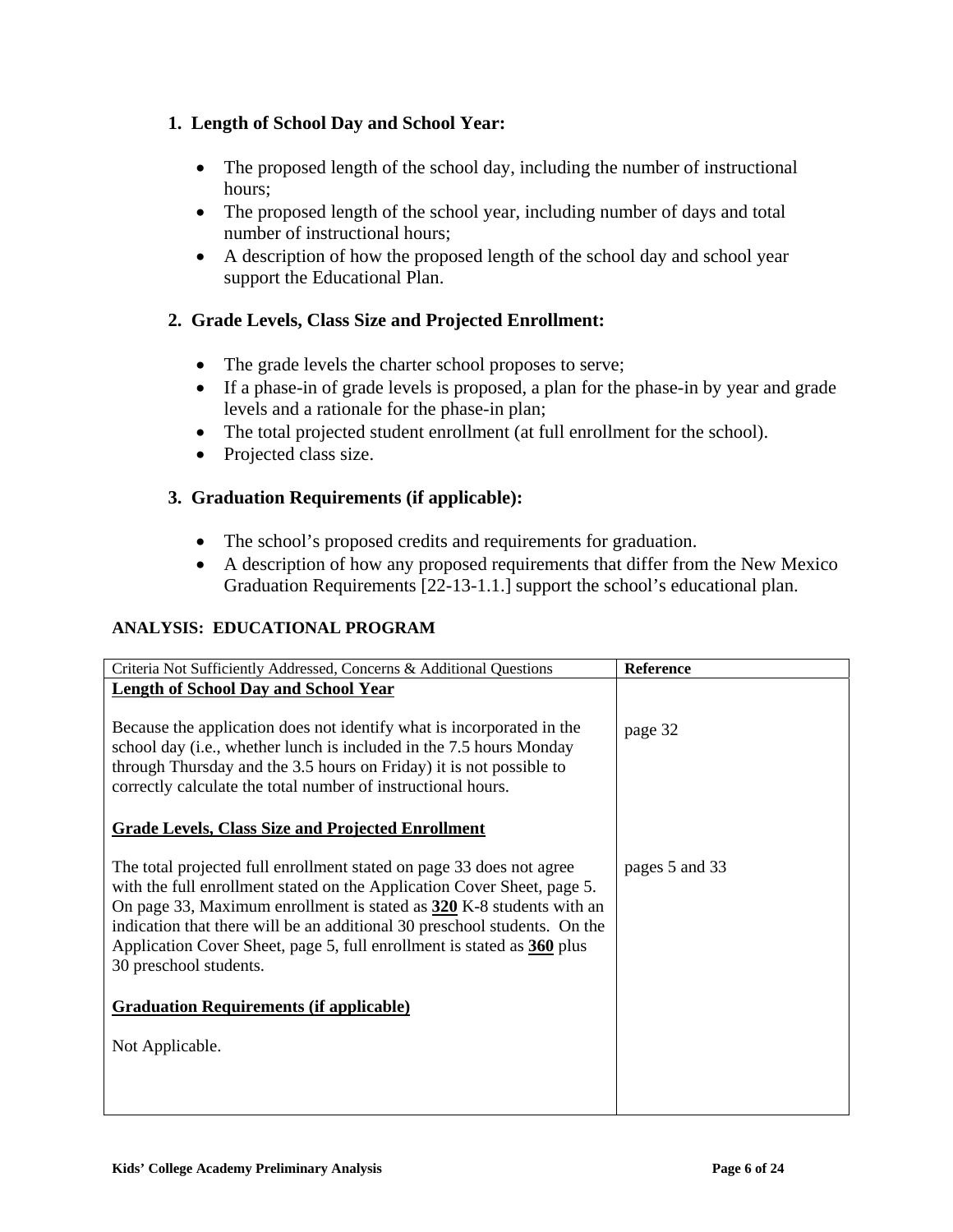# **C. STUDENT PERFORMANCE EXPECTATIONS**

Student academic performance is central to a school's existence. Student performance expectations must be aligned with the mission and the educational plan.

The Student Performance Expectations subsection will be complete if it has provided the following:

- Student-centered goals that are SMART:
	- o **S**pecific;
	- o **M**easurable;
	- o **A**mbitious and **A**ttainable
	- o **R**eflective of the school's mission;
	- o **T**ime-Specific with Target Dates
- Student-centered goals that are aligned with the school's mission and the educational plan

#### **ANALYSIS: STUDENT PERFORMANCE EXPECTATIONS**

| Criteria Not Sufficiently Addressed, Concerns & Additional Questions                                                                                                                                   | <b>Reference</b> |
|--------------------------------------------------------------------------------------------------------------------------------------------------------------------------------------------------------|------------------|
| <b>Student-centered SMART Goals</b>                                                                                                                                                                    |                  |
| The three annual student-centered performance goals (Reading, Math<br>and Written Language) lack a specific measurable target. "Better than<br>average" is not a clearly defined level of achievement. | page 34          |
| Alignment                                                                                                                                                                                              |                  |

## **D. PLAN FOR EVALUATING STUDENT PERFORMANCE**

A Plan for Evaluating Student Performance will be complete if it addresses the following components:

- the types of assessments that will be used to measure student progress toward achievement of the NM Standards and the school's student performance expectations;
- the timeline for achievement of the NM Standards and/or the school's student performance expectations;
- the procedures for taking corrective action in the event that student performance falls below the NM Standards and/or the school's student performance expectations;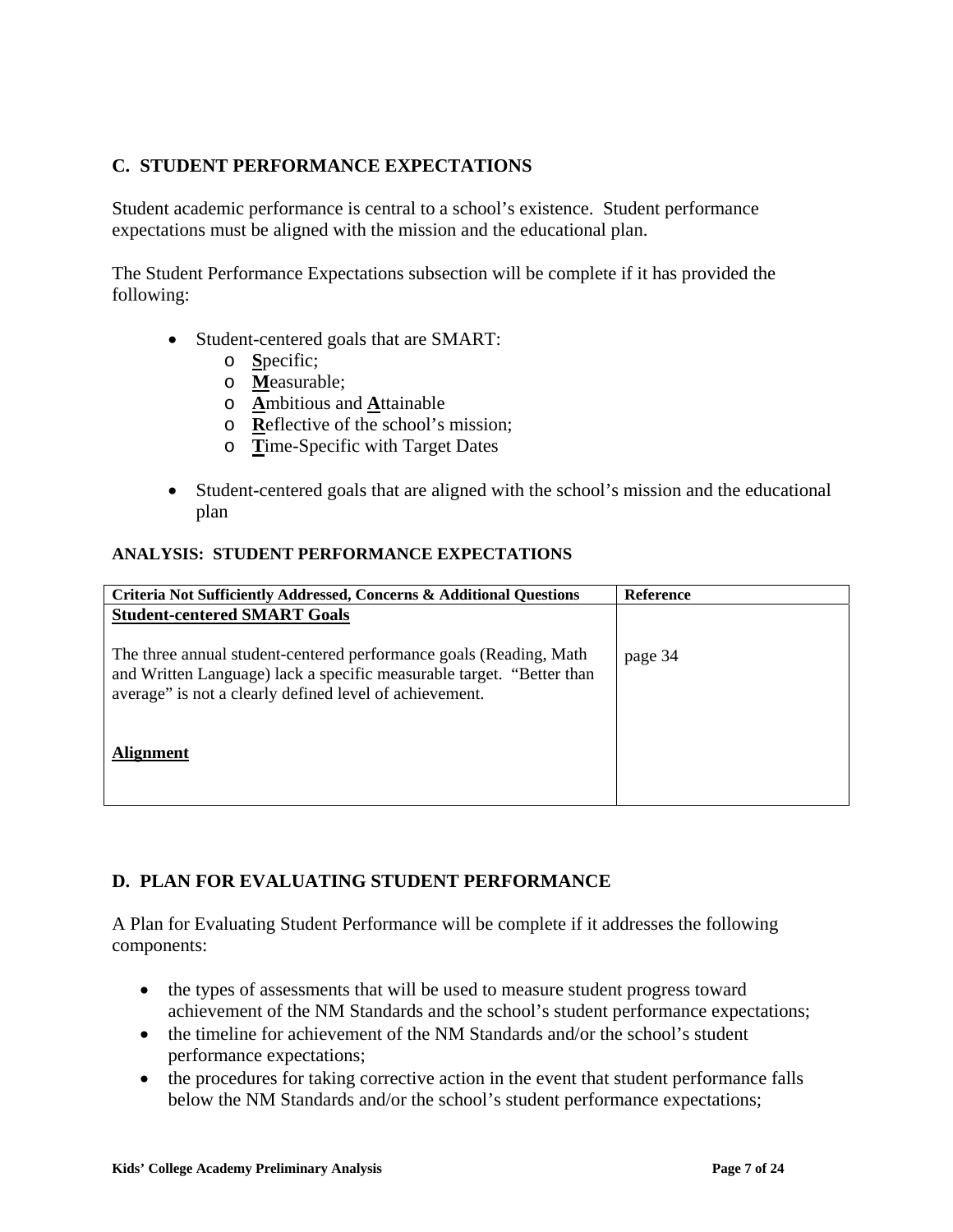- remediation for students not achieving standards, including a timeline for implementation of the remediation plan;
- assessments that might be considered in addition to the statewide-mandated testing;
- documentation and reporting of student data to students and parents.

## **ANALYSIS: PLAN FOR EVALUATING STUDENT PERFORMANCE**

| Criteria Not Sufficiently Addressed, Concerns & Additional Questions                                                                                                                                                                                                                                                                                                                                                                                                                                                                                                                                                                        | Reference   |
|---------------------------------------------------------------------------------------------------------------------------------------------------------------------------------------------------------------------------------------------------------------------------------------------------------------------------------------------------------------------------------------------------------------------------------------------------------------------------------------------------------------------------------------------------------------------------------------------------------------------------------------------|-------------|
| <b>Types of Assessments</b>                                                                                                                                                                                                                                                                                                                                                                                                                                                                                                                                                                                                                 |             |
| The listing of the assessments to be used fails to provide the proposed<br>school's overall assessment plan specific to grade levels, what is being<br>measured, and when. For example, the DIBELS is not available<br>through the 8 <sup>th</sup> grade level; the NM Standards-Based Assessment is not<br>administered until the $3rd$ grade level. DBAs are defined in this<br>application's Acronyms List (Appendix F) as Data Based Assessments,<br>but referred to in the narrative as District Benchmark Assessments. A<br>specific comprehensible description of the assessment plan is lacking.<br><b>Timeline for Achievement</b> | pages 35-36 |
|                                                                                                                                                                                                                                                                                                                                                                                                                                                                                                                                                                                                                                             |             |
| <b>Corrective Action</b><br>Based on the definitions provided in the Application glossary,                                                                                                                                                                                                                                                                                                                                                                                                                                                                                                                                                  |             |
| "corrective action" is not addressed and is confused with "Remediation"<br>for students not achieving standards".                                                                                                                                                                                                                                                                                                                                                                                                                                                                                                                           | pages 36-37 |
| Remediation                                                                                                                                                                                                                                                                                                                                                                                                                                                                                                                                                                                                                                 |             |
| Remediation is addressed under "corrective action" indicating<br>confusion.                                                                                                                                                                                                                                                                                                                                                                                                                                                                                                                                                                 | pages 36-37 |
| <b>Additional Assessments</b>                                                                                                                                                                                                                                                                                                                                                                                                                                                                                                                                                                                                               |             |
| <b>Documentation and Reporting</b>                                                                                                                                                                                                                                                                                                                                                                                                                                                                                                                                                                                                          |             |

## **E. SPECIAL POPULATIONS**

A Special Populations subsection will be complete if it has addressed the following components: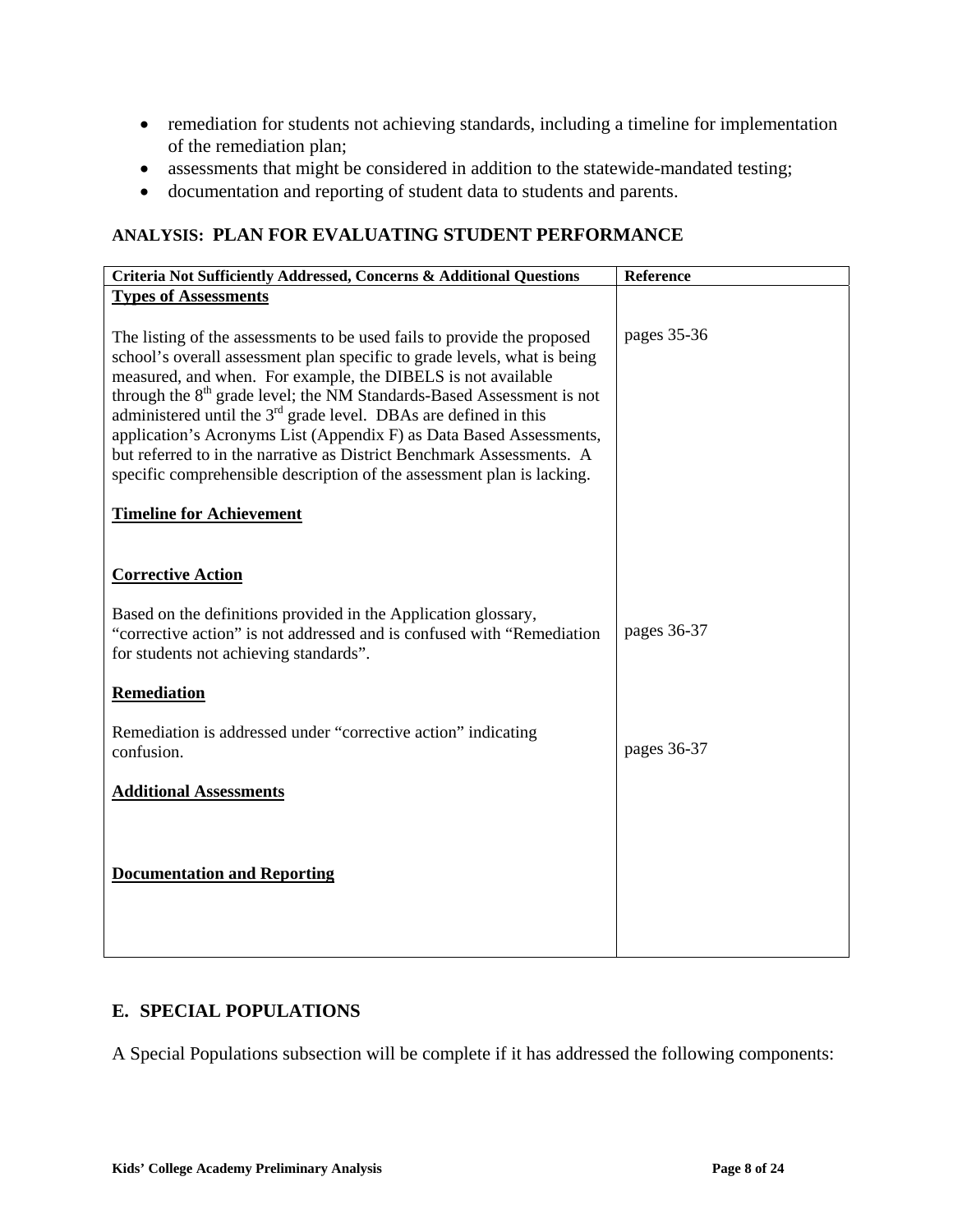- Suggested modifications to the proposed educational program to meet individual student needs, such as bilingual, limited English proficient, and special education;
- An outline of a special education plan *(the final plan of which must be completed and submitted to the charter authorizer by the end of the planning year)* that demonstrates understanding of state and federal special education requirements including the fundamental obligation to provide a free, appropriate education to students identified with disabilities;
- How the charter school will provide access to ancillary services for these special populations, when necessary.

| ништою, от венив гот евитного                                                                                                                                                                                                                                                                                                                              |                  |
|------------------------------------------------------------------------------------------------------------------------------------------------------------------------------------------------------------------------------------------------------------------------------------------------------------------------------------------------------------|------------------|
| Criteria Not Sufficiently Addressed, Concerns & Additional Questions                                                                                                                                                                                                                                                                                       | <b>Reference</b> |
| <b>Modifications to meet Individual Student Needs</b>                                                                                                                                                                                                                                                                                                      |                  |
| <b>Outline of Special Education Plan</b><br>A brief outline of a special education plan is included; however it is                                                                                                                                                                                                                                         |                  |
| written primarily in the form of assurances and includes insufficient<br>detail to provide a clear picture of how special education will be<br>managed in the proposed school. The plan does not address specifics<br>or examples of the continuum of services to be offered, examples of<br>modifications and accommodations, documentation, professional | Pages 40-41      |
| development for staff, or other similar details.<br><b>Access to Ancillary Services</b>                                                                                                                                                                                                                                                                    |                  |
|                                                                                                                                                                                                                                                                                                                                                            |                  |

#### **ANALYSIS: SPECIAL POPULATIONS**

# **EDUCATIONAL PLAN SUMMARY**

Please summarize your analysis of the Educational Plan section of the school's application. Your summary should reflect your overall impression of the section as presented and discuss the most significant weaknesses of the section.

#### **Summary Analysis**

Although the proposed Educational Plan demonstrates knowledge of and experience with many educational programs, strategies and assessments, it fails to provide focus, clarity and consistency of information included in the narrative.

A plethora of instructional strategies and methods are described; however, insufficient detail is provided to clearly understand the unifying philosophy aligning these strategies and methods, and why it was selected. Although a list of some topics for professional development is presented, the professional development topics do not align with all of the methods and programs outlined in the application.

Some programs have been tentatively identified for instruction in Language Arts, Math and Science, but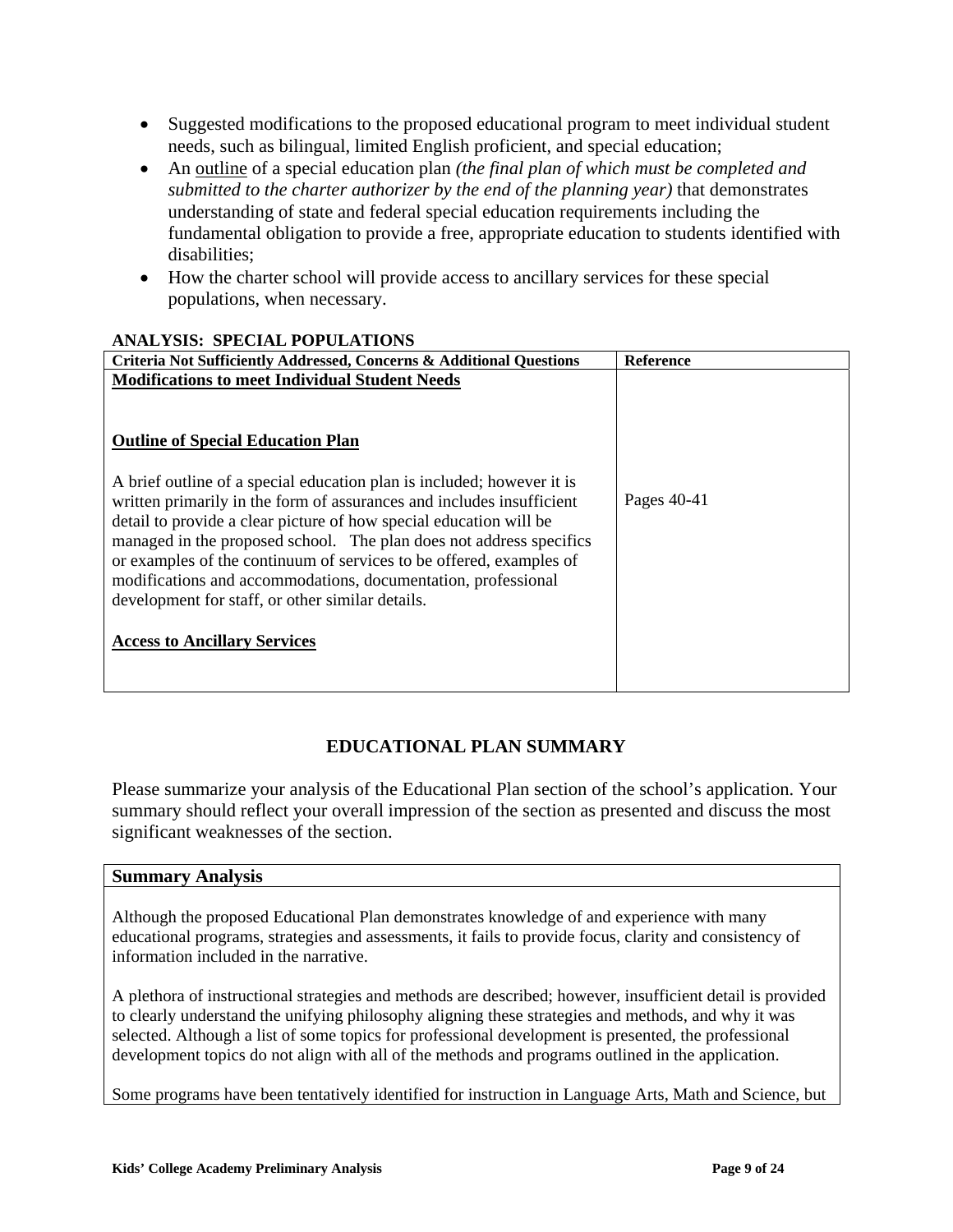not at all grade levels. The application fails to provide a plan of development for the curriculum for other content areas. It also does not identify what content areas will be addressed by the scope and sequence that the Governing Council will develop. Additionally, a description of the process and a specific timeline for alignment of the curriculum with New Mexico Standards are not included.

Conflicting information is presented with regard to full or maximum enrollment. In addition, the phasein plan presented in the narrative conflicts with the phase-in plan reflected by the 910B5 revenue projection.

Types of assessments are identified, yet a clear assessment plan for the school does not emerge from the narrative provided.

Overall, the Educational Plan lacks sufficient detail, clarity and information to provide a clear picture of what students will experience in grades K through 8 to prepare to develop career paths, become bilingual, multicultural, autonomous, life-long learners who will positively impact their community with their high performing skills, achievement and career goals as a result of strategic, data-driven instruction.

# **VI. FINANCIAL PLAN**

The Financial Plan should provide a description of how the school leadership intends to manage the school's finances, including assurances that public funds will be used appropriately and in compliance with all applicable federal and state requirements and laws. It should present a clear picture of the school's financial viability including the soundness of revenue projections; expenditure requirements; and how well the school's budget aligns with and supports implementation of the mission and educational plan.

## **A. BUDGET**

A Budget subsection will be complete if it has addressed the following components:

- A completed revenue projection form 910B5 (included in the application appendices).
- A proposed operating budget covering each year of the charter term based on current unit value using the **5-Year Budget Plan** (included in the application appendices).
- A detailed narrative description of the revenue and expenditure assumptions on which the operating budget is based. The budget narrative should provide sufficient information to fully understand how budgetary figures were determined. The following should be addressed:
	- o major start-up expenses, including staffing and benefits; special education services; facility costs; materials and services; and contracted services; and
	- o spending priorities that align with the school's mission, educational program, management structure, professional development needs, and growth plan.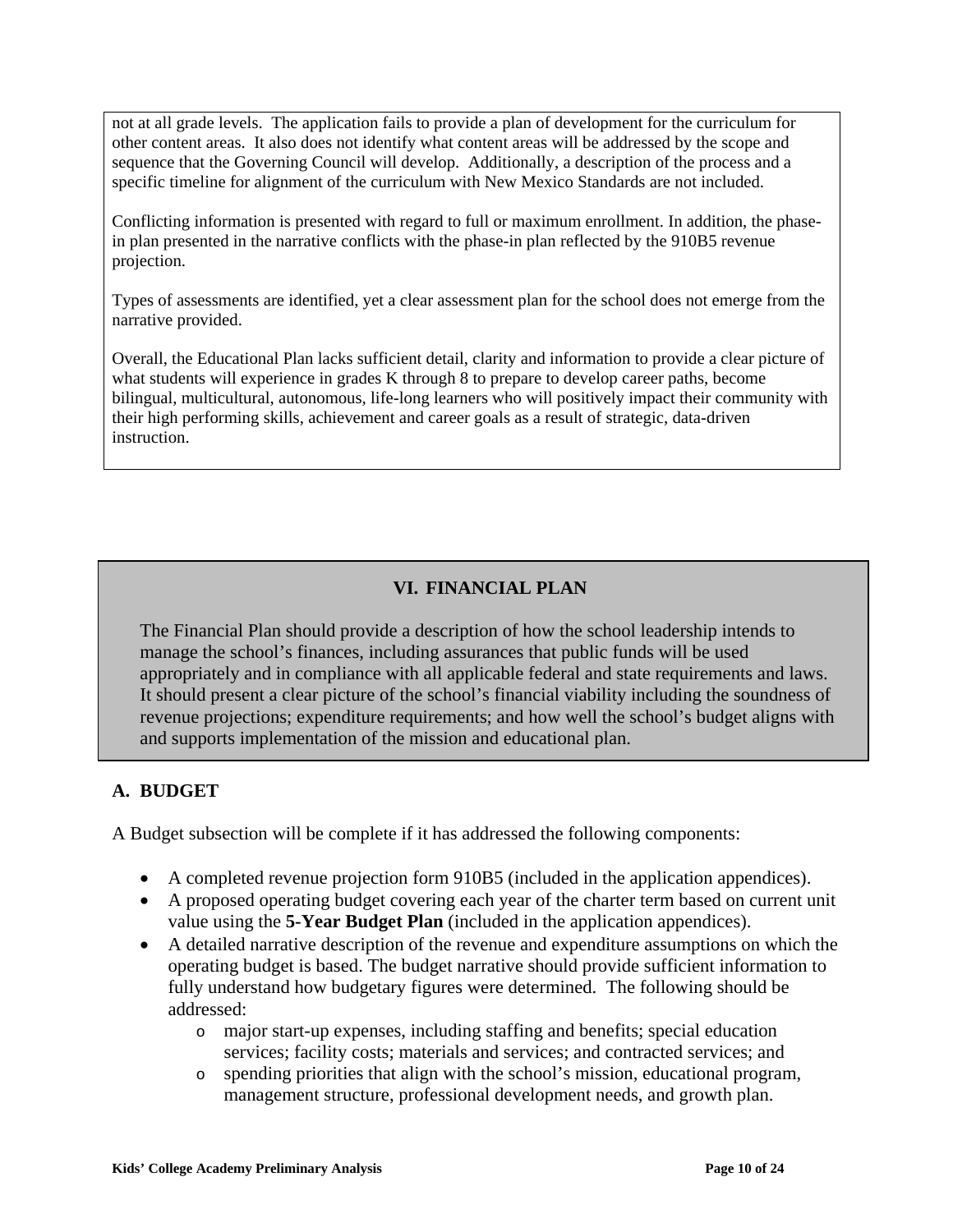- A detailed narrative description, including the projected amounts, of all revenue sources other than SEG funding, to include any federal, state, or private funds and/or grants.
- A detailed narrative description of the expenditure assumptions for these other revenue sources.

### **ANALYSIS: BUDGET**

| Criteria Not Sufficiently Addressed, Concerns & Additional Questions                                                                                                                                                                                                                                                                                                                                                                                                                                                                                      |                      |                                                                                                                                 | Reference                                         |                         |                         |  |
|-----------------------------------------------------------------------------------------------------------------------------------------------------------------------------------------------------------------------------------------------------------------------------------------------------------------------------------------------------------------------------------------------------------------------------------------------------------------------------------------------------------------------------------------------------------|----------------------|---------------------------------------------------------------------------------------------------------------------------------|---------------------------------------------------|-------------------------|-------------------------|--|
| <b>Revenue Projection Form 910B5</b>                                                                                                                                                                                                                                                                                                                                                                                                                                                                                                                      |                      |                                                                                                                                 |                                                   |                         |                         |  |
| The Form 910B5 SEG Revenue Projection figures and the proposed<br>phase-in plan provided in the application do not match.                                                                                                                                                                                                                                                                                                                                                                                                                                 |                      |                                                                                                                                 |                                                   |                         | Pages 6 and 32-33, Form |  |
| The first year SEG Revenue is based on 200 K-4 students; the first year<br>phase-in plan indicates 160 K-3 students. This inconsistency continues<br>throughout the 5-year plan.                                                                                                                                                                                                                                                                                                                                                                          |                      |                                                                                                                                 | 910B5                                             |                         |                         |  |
|                                                                                                                                                                                                                                                                                                                                                                                                                                                                                                                                                           |                      | The inconsistencies in the application phase-in plan (p. 6 and 32-33)<br>and the SEG Revenue Plan (Form 910B5) are shown below: |                                                   |                         |                         |  |
|                                                                                                                                                                                                                                                                                                                                                                                                                                                                                                                                                           | <b>PHASE IN PLAN</b> |                                                                                                                                 |                                                   | <b>SEG REVENUE PLAN</b> |                         |  |
| Year                                                                                                                                                                                                                                                                                                                                                                                                                                                                                                                                                      | Grade                | Projected                                                                                                                       | Year                                              | Grade                   | Projected               |  |
|                                                                                                                                                                                                                                                                                                                                                                                                                                                                                                                                                           | Levels               | enrollment                                                                                                                      |                                                   | Levels                  | enrollment              |  |
| $\mathbf{1}$                                                                                                                                                                                                                                                                                                                                                                                                                                                                                                                                              | $K-3$                | 160                                                                                                                             | 1                                                 | $K-4$                   | 200                     |  |
| $\overline{2}$                                                                                                                                                                                                                                                                                                                                                                                                                                                                                                                                            | $K-4$                | 200                                                                                                                             | $\overline{2}$                                    | $K-5$                   | 240                     |  |
| $\overline{3}$                                                                                                                                                                                                                                                                                                                                                                                                                                                                                                                                            | $K-5$                | 240                                                                                                                             | $\overline{3}$                                    | $K-6$                   | 280                     |  |
| $\overline{4}$                                                                                                                                                                                                                                                                                                                                                                                                                                                                                                                                            | $K-6$                | 280                                                                                                                             | $\overline{4}$                                    | $K-7$                   | 320                     |  |
| $\overline{5}$                                                                                                                                                                                                                                                                                                                                                                                                                                                                                                                                            | $K-8$                | 320                                                                                                                             | $\overline{5}$                                    | $K-8$                   | 360                     |  |
| <b>5-Year Budget Plan</b><br>Inconsistencies continue between the application narrative and the 5-<br>Year Budget Plan:                                                                                                                                                                                                                                                                                                                                                                                                                                   |                      |                                                                                                                                 |                                                   |                         |                         |  |
| For example, on page 41 the application uses the \$1,247,250.24<br>SEG figure which is based on 200 projected students and<br>indicates that 10 certified teachers will be hired. In the same<br>paragraph, the proposed plan is based on 160 projected students<br>and the illustration addresses 8 teachers to be hired.<br>On page 47 under "Instructional Assistants": The application<br>states that there will be 2.0 FTE Instructional Assistants in year                                                                                          |                      |                                                                                                                                 | (page 41 under VI.A.<br><b>BUDGET)</b><br>page 47 |                         |                         |  |
| one, increasing to 3.0 FTE in Years four and five. The budget<br>plan for year one includes 2.5 FTE instructional assistants then<br>drops to 2.0 FTE for years two and three, then increases to 3.0<br>FTE in years four and five.<br>On page 69-70 under Projected Staffing: The 8 classroom<br>teachers at a 20:1 ratio would be based on the proposed 160<br>students in year one. The 5-year budget plan indicates 10<br>classroom teachers, which would be correct based on the 200<br>students reflected in the Form 910B5 SEG revenue projection. |                      |                                                                                                                                 | pages 69-70                                       |                         |                         |  |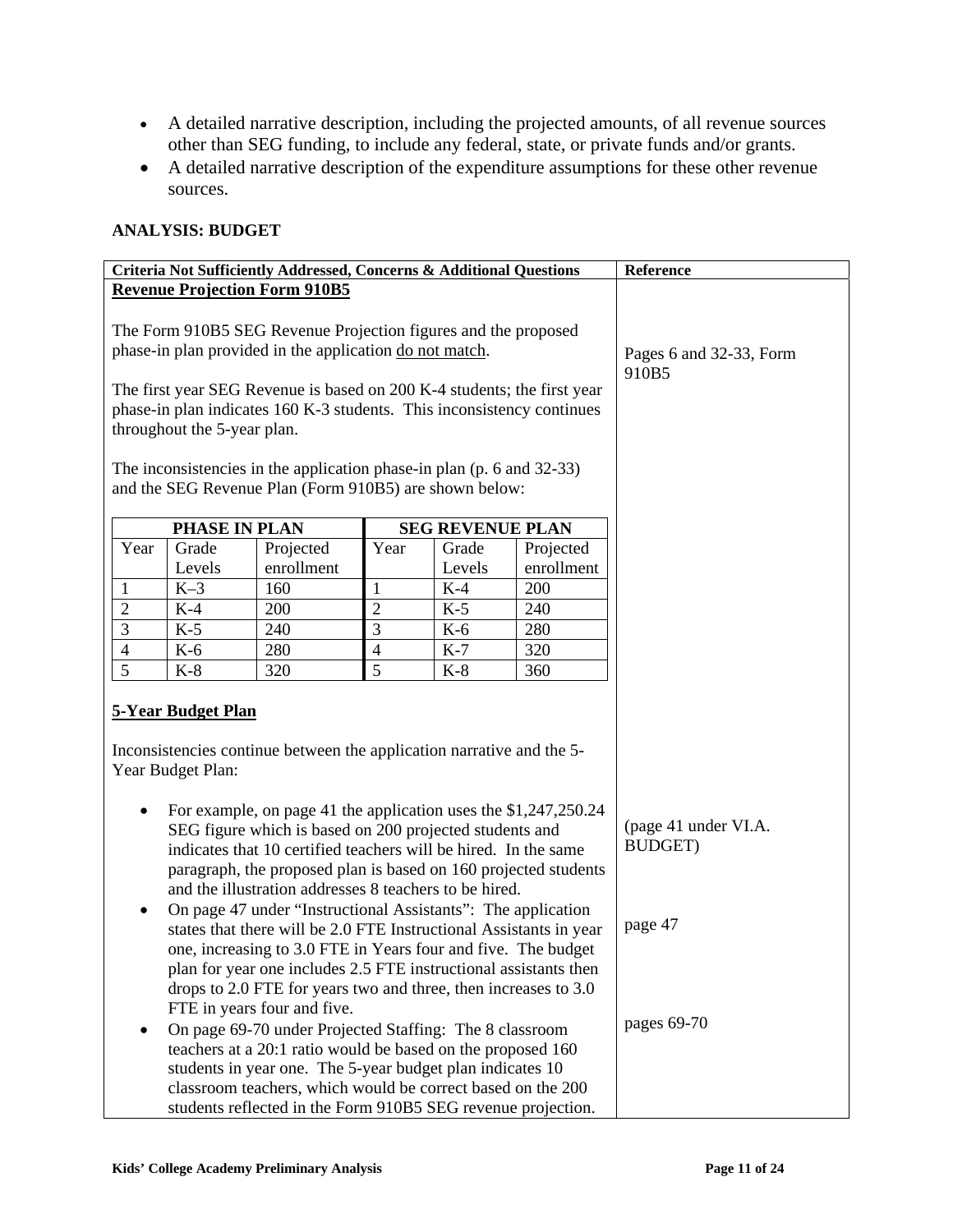| The Instructional Coach Position cited on page 56 as a member<br>$\bullet$<br>of the Academic Leadership Team and described on page 68 as<br>responsible for the duties of Curriculum Specialist, Professional<br>Development Coordinator and Assessment coordinator is not<br>included in the SEG budget plan and no other source of funding<br>is indicated.<br>The Designated Nurse or trained Nurse Assistant position(s)<br>described on page 69 as a member of the school's crisis team is<br>not included in the SEG budget plan and no other source of<br>funding is indicated.<br>The Technology Teacher is not included in the SEG budget<br>٠<br>plan and no other source of funding is indicated.<br>The Special Education Teacher is not included in the SEG<br>budget plan and no other source of funding is indicated.<br>The Internal Control Procedures refer to responsibilities of the<br>٠                                                                                                              | page 68<br>page 69<br>page 69<br>page 69 |
|-----------------------------------------------------------------------------------------------------------------------------------------------------------------------------------------------------------------------------------------------------------------------------------------------------------------------------------------------------------------------------------------------------------------------------------------------------------------------------------------------------------------------------------------------------------------------------------------------------------------------------------------------------------------------------------------------------------------------------------------------------------------------------------------------------------------------------------------------------------------------------------------------------------------------------------------------------------------------------------------------------------------------------|------------------------------------------|
| bookkeeper, pages 52-53. A bookkeeper is not identified in the<br>SEG budget, no other source of funding is indicated, and there<br>is no indication that this duty will be assigned to a position that<br>is included in the budget.                                                                                                                                                                                                                                                                                                                                                                                                                                                                                                                                                                                                                                                                                                                                                                                       | pages 52-53                              |
| The following statement on page 42 implies that the staffing for this<br>charter school, if approved, has already been determined: "The<br>professional development we have outlined will be provided by our<br>own staff that are certified in ESL, GLAD strategies, Baldrige (or other<br>continuous improvement model). In addition, we have three staff<br>members who are national Baldrige presenters on data driven<br>instruction, school-wide systems and classroom systems. All staff<br>development training will be provided in-house with no cost to the<br>charter." This statement identifies a lack of understanding of the hiring<br>authority provided in law for charter schools. A charter school's head<br>administrator is hired by the governing body of a charter school and that<br>administrator is responsible for hiring all other staff. It is not possible<br>for the governing body to have entered into any employee/employer<br>relationship at the time of submission of the application. | page 42                                  |
| <b>Revenue and Expenditure Assumptions</b>                                                                                                                                                                                                                                                                                                                                                                                                                                                                                                                                                                                                                                                                                                                                                                                                                                                                                                                                                                                  |                                          |
| The salary of the Vice Principal increases approximately 37% from<br>\$over the 5-year period, the Director's salary increases approximately<br>13%, and classified staff salaries increase from 20-30% over the 5-year<br>period. Over the same time period, teacher salaries remain constant and<br>demonstrate a 0% increase throughout the 5-year period.<br>A rationale<br>for the variances in salary increases is not provided.                                                                                                                                                                                                                                                                                                                                                                                                                                                                                                                                                                                      | 5-Year Budget Plan                       |
| Required salary schedules for all staff are also not provided.                                                                                                                                                                                                                                                                                                                                                                                                                                                                                                                                                                                                                                                                                                                                                                                                                                                                                                                                                              |                                          |
| The narrative description of the revenue and expenditure assumptions<br>does not provide sufficient detailed information to fully understand how<br>budgetary figures were determined. Some examples from pages 46-49<br>follow:                                                                                                                                                                                                                                                                                                                                                                                                                                                                                                                                                                                                                                                                                                                                                                                            | pages 46-49                              |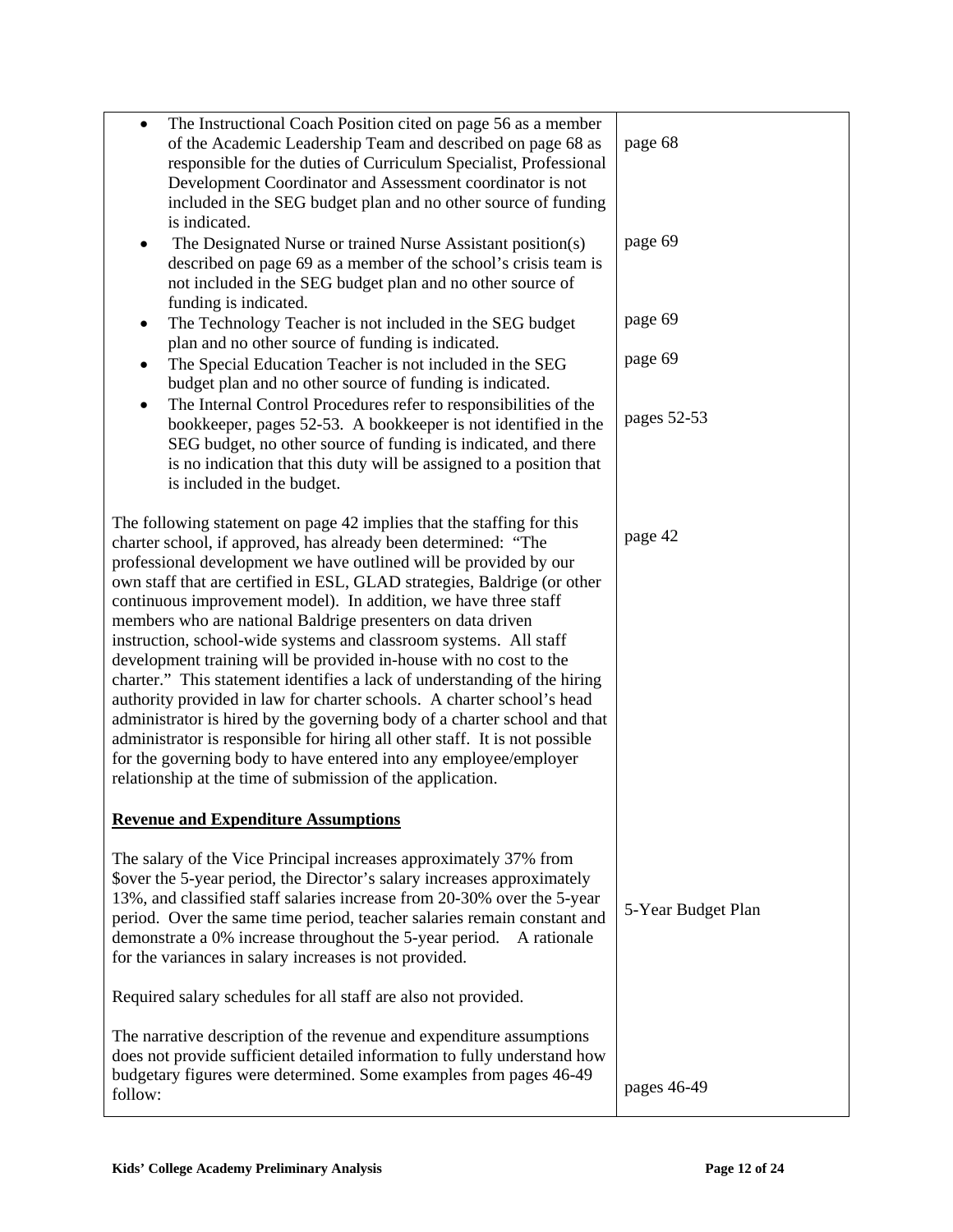| No rationale is provided to understand why 18 teachers will be<br>hired for years 4 and 5 when based on the 910B5 student<br>projections of 320 for year 4 and 360 for year 5, 18 teachers<br>would not be required until year 5 when grade 8 would be<br>phased in.<br>No rationale is provided to understand why legal services for<br>$\bullet$<br>the first and second year of operation are budgeted at \$2,000<br>and significantly increases to \$20,000 in years three and four.<br>No rationale is provided to understand why the amount<br>$\bullet$<br>budgeted for Natural Gas/Propane drops from \$10,000 in the<br>$2nd$ year of operation to \$8,000 in the $3rd$ , 4 <sup>th</sup> and 5 <sup>th</sup> year of<br>operation when the additional classrooms will be phased in.<br>Communication Services lacks detailed information to<br>$\bullet$<br>comprehend why year 3 is budgeted at \$40,000 when years 1<br>and 2 are at \$5,000 and years 4 and 5 are at \$8,000.<br>No rationale is provided to understand why "Other Contact<br>$\bullet$<br>Services" is budgeted at \$2,000 in year one, \$40,000 in year 2,<br>\$35,400 in year 3, \$37,567.96 in year 4 and \$5,000 in year 5.<br>No rationale is provided to understand why food for student<br>$\bullet$<br>nutrition purposes is budgeted at \$0 for year 1, \$10,000 for<br>years 2 and 3, \$8,108.01 for year 4 and \$0 for year 5. |              |
|-------------------------------------------------------------------------------------------------------------------------------------------------------------------------------------------------------------------------------------------------------------------------------------------------------------------------------------------------------------------------------------------------------------------------------------------------------------------------------------------------------------------------------------------------------------------------------------------------------------------------------------------------------------------------------------------------------------------------------------------------------------------------------------------------------------------------------------------------------------------------------------------------------------------------------------------------------------------------------------------------------------------------------------------------------------------------------------------------------------------------------------------------------------------------------------------------------------------------------------------------------------------------------------------------------------------------------------------------------------------------------------------------------------------------|--------------|
| <b>Revenue Sources Other Than SEG Funds</b>                                                                                                                                                                                                                                                                                                                                                                                                                                                                                                                                                                                                                                                                                                                                                                                                                                                                                                                                                                                                                                                                                                                                                                                                                                                                                                                                                                             | page 50, top |
| Revenue sources other than SEG funding are listed (e.g., Lease<br>Assistance, Instructional Materials, IDEA A and B, Title I, E-rate<br>grants, federal start-up funding, private sector grant opportunities);<br>however, projected amounts are not provided.                                                                                                                                                                                                                                                                                                                                                                                                                                                                                                                                                                                                                                                                                                                                                                                                                                                                                                                                                                                                                                                                                                                                                          |              |
| <b>Expenditure Assumptions for Other Than SEG Funds</b>                                                                                                                                                                                                                                                                                                                                                                                                                                                                                                                                                                                                                                                                                                                                                                                                                                                                                                                                                                                                                                                                                                                                                                                                                                                                                                                                                                 | page 50      |
| The narrative for expenditure assumptions for other than SEG funds<br>lacks significant detail by merely mentioning the types of revenues that<br>may be applied for and requested and not what these funds will be use<br>for.                                                                                                                                                                                                                                                                                                                                                                                                                                                                                                                                                                                                                                                                                                                                                                                                                                                                                                                                                                                                                                                                                                                                                                                         |              |

# **B. FISCAL MANAGEMENT**

A plan for fiscal management subsection will be complete if it has addressed the following components:

- A detailed plan indicating how the charter school will manage its fiscal responsibilities.
- A description of the school's internal control procedures that it will utilize to safeguard assets, segregate its payroll and other check disbursement duties, provide reliable financial information, promote operational efficiency, and ensure compliance with all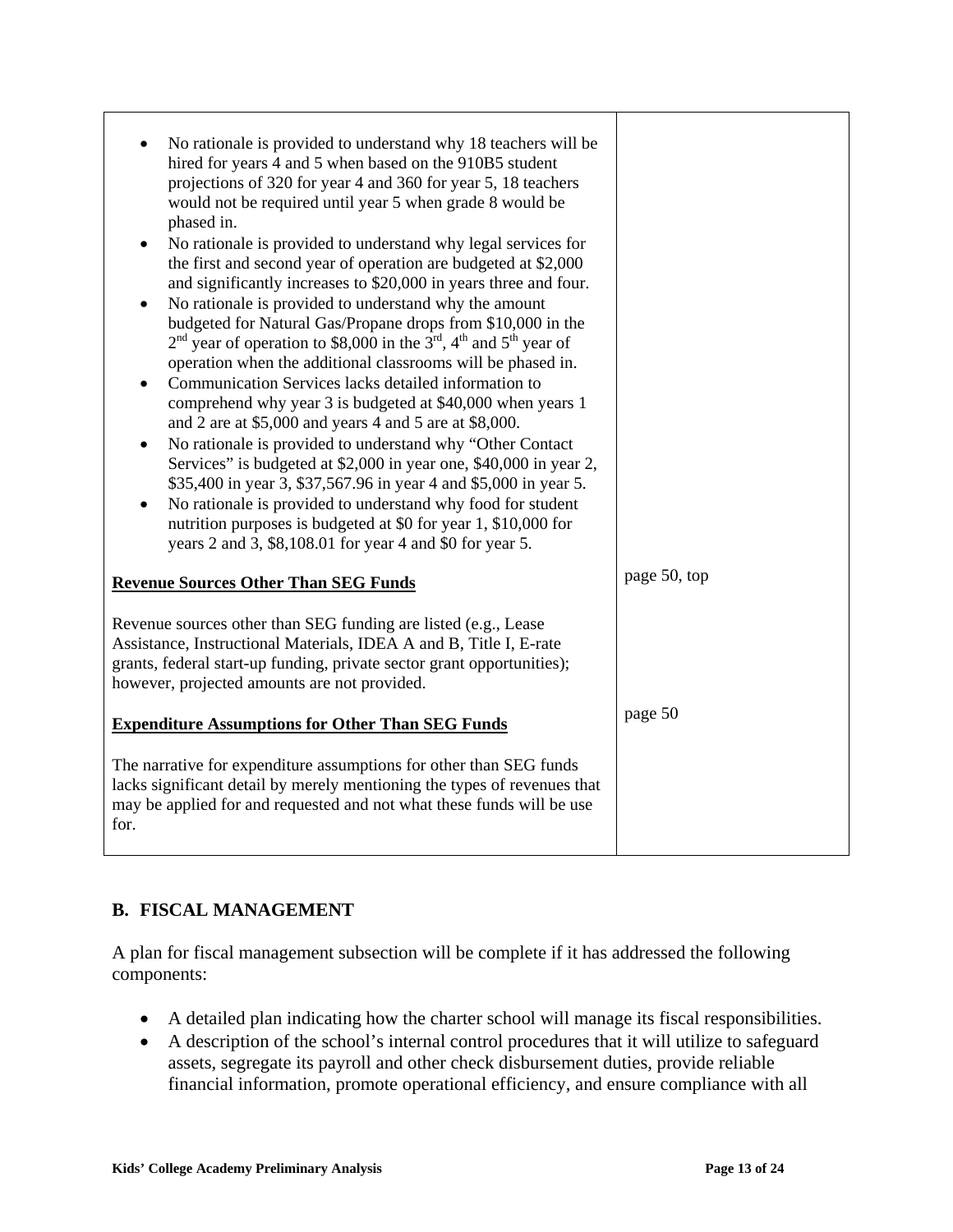applicable federal statutes and regulations and state statutes and rules relative to fiscal procedures.

• A description of the manner in which the annual audit of the financial operations of the charter school is to be conducted.

| Criteria Not Sufficiently Addressed, Concerns & Additional Questions                                                                                                                                                                                                                                                                                                                                                                                                                                                | Reference           |
|---------------------------------------------------------------------------------------------------------------------------------------------------------------------------------------------------------------------------------------------------------------------------------------------------------------------------------------------------------------------------------------------------------------------------------------------------------------------------------------------------------------------|---------------------|
| <b>Fiscal Management Plan</b>                                                                                                                                                                                                                                                                                                                                                                                                                                                                                       |                     |
|                                                                                                                                                                                                                                                                                                                                                                                                                                                                                                                     |                     |
| The Fiscal Management Plan contains a reference and blank spaces that                                                                                                                                                                                                                                                                                                                                                                                                                                               |                     |
| indicate it was not for KCAC:                                                                                                                                                                                                                                                                                                                                                                                                                                                                                       |                     |
| Page 44 indicates that the district will estimate anticipated<br>special education enrollment for the charter school based on the<br>district's special education average enrollment and fund the<br>charter school based on that number is incorrect. As a state-<br>chartered school, Special Education funding is received directly<br>from the state. The district is not involved in allocating the<br>special education funding.                                                                              | page 44             |
| Several blank spaces exist on pages 43, 47 and 52 in the Fiscal<br>Management Plan narrative that were not filled in with the<br>school's name (or other information).                                                                                                                                                                                                                                                                                                                                              | pages 43, 47, 52    |
| <b>Internal Control Procedures</b>                                                                                                                                                                                                                                                                                                                                                                                                                                                                                  |                     |
| <b>Annual Audit of Financial Operations</b>                                                                                                                                                                                                                                                                                                                                                                                                                                                                         |                     |
| The descriptions provided regarding the annual audit are inconsistent.<br>On page 43 under Financial Plan and on page 61 under Audit, the<br>application states that KCAC agrees to contract with an independent,<br>outside auditor, pay for it and provide the audit results to PED. On<br>page 55 under Annual Audits, the application correctly states that the<br>school will be audited as a component unit of the Public Education<br>Department and will be responsible for paying its proportionate share. | pages 43, 61 and 55 |

### **ANALYSIS: FISCAL MANAGMENT**

# **FINANCIAL PLAN SUMMARY**

Please summarize your analysis of the Financial Plan section of the school's application. Your summary should reflect your overall impression of the section as presented and discuss the most significant weaknesses of the section.

#### **Summary Analysis**

The Financial Plan narrative fails to align with the 5-Year Budget Plan. Information provided in the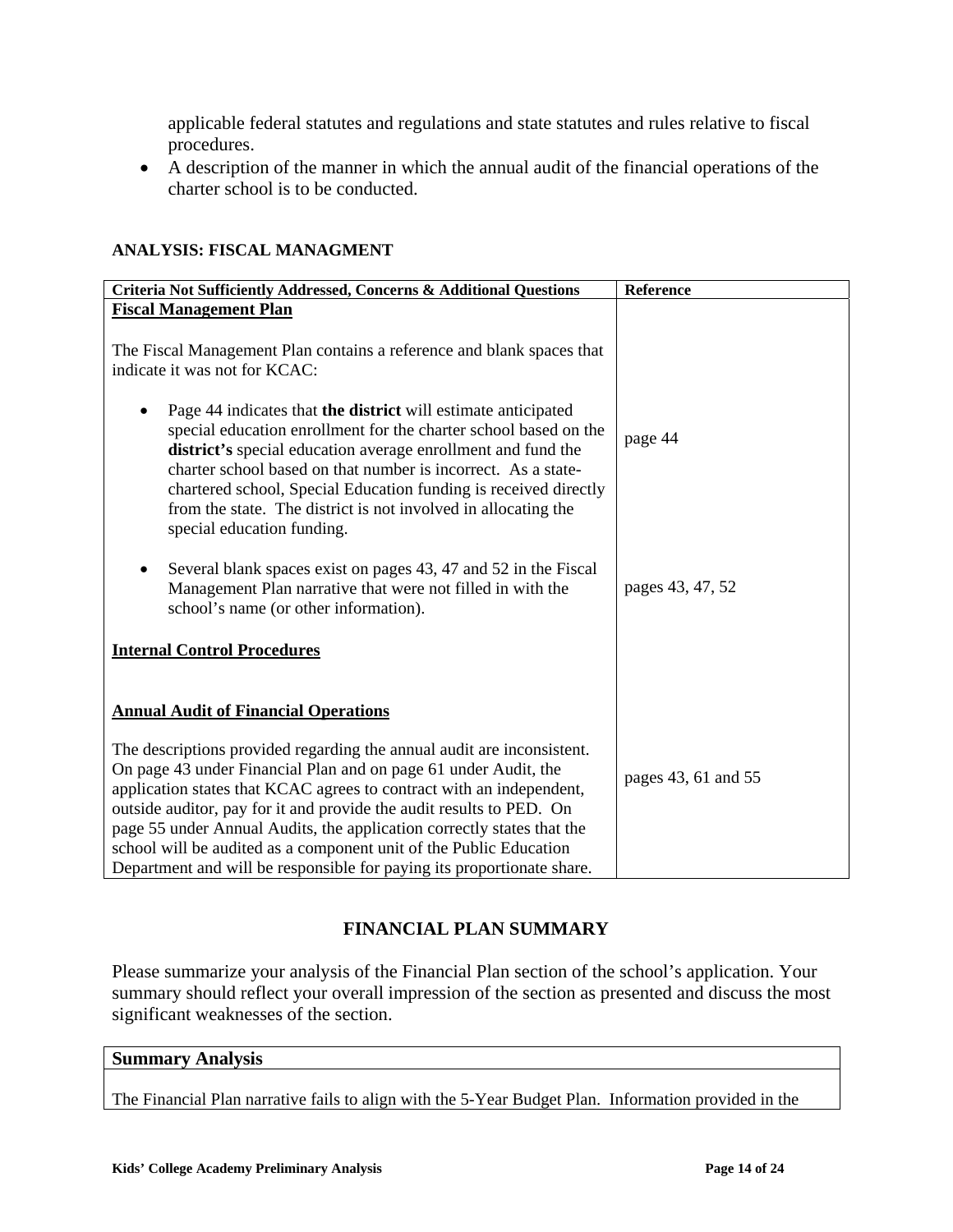narrative regarding student projections, the grade-level phase-in plan, and proposed staffing over the 5 year period is inconsistent with and often conflicts with the SEG revenue projections and the Operating Budget. The application's phase in plan is also described differently in different sections of the application. Funding sources have not been identified for some positions for which job descriptions exist. The narrative description of the revenue and expenditure assumptions does not provide sufficient detailed information to fully understand how longitudinal budgetary figures were determined. Funds budgeted for specific line items appear to increase and decrease over the 5-year period with no clear rationale provided. The 5-year budget plan does not align with or clearly support implementation of the mission and educational plan.

# **VII. GOVERNANCE /MANAGEMENT PLAN**

The Governance/Management Plan should provide an understanding of how the school will be governed and managed. It should present a clear picture of the school's governance and management practices, what roles and responsibilities various groups and individuals will have, and how those groups will relate to one another. The Plan should outline how decisions are made at the school site, and provide a convincing picture of the school leadership's capacity to successfully operate the school. In addition, the governing body of a charter school is, first and foremost, publicly accountable for student academic performance and the expenditure of public funds.

# **A. GOVERNANCE /MANAGEMENT STRUCTURE**

The Governance Structure subsection will be complete if it has addressed the following components:

- A description of the over-all school governance and site-based management structure.
- An organizational chart for the school that:
	- ο illustrates the proposed school site-based personnel reporting structure to the governing body and the relationship of the governing body to the school's leader and administration;
	- ο Includes on the chart all proposed administrative/staff positions, parent councils, advisory committees and community groups (if any).
- A narrative description of the chart.

## **ANALYSIS: GOVERNANCE /MANAGEMENT STRUCTURE**

| Criteria Not Sufficiently Addressed, Concerns & Additional Questions | Reference |
|----------------------------------------------------------------------|-----------|
| Governance and site-based management structure                       |           |
|                                                                      |           |
|                                                                      |           |
|                                                                      |           |
| Organizational chart and narrative description                       |           |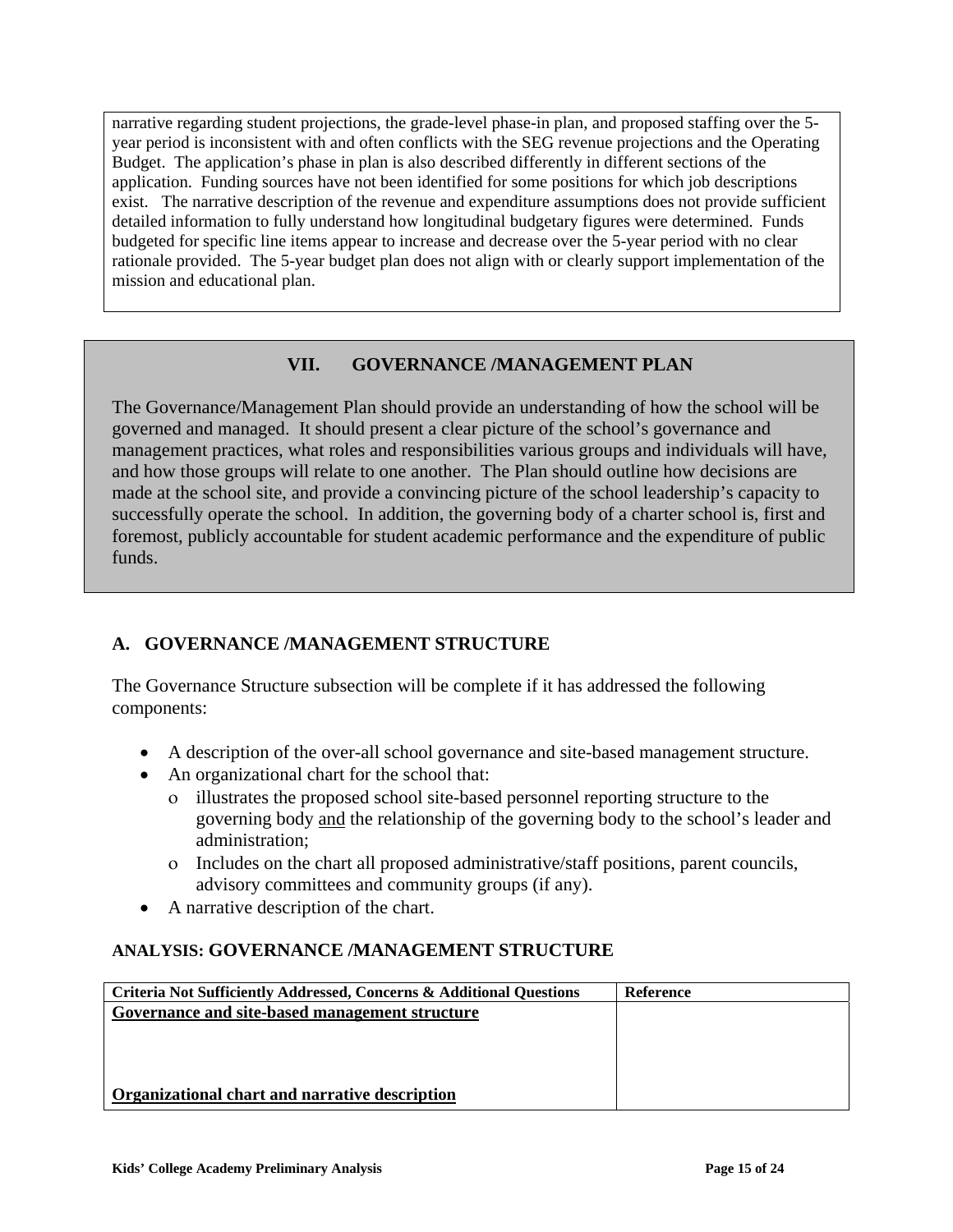| In the narrative addressing how the school will be governed, the          |                    |
|---------------------------------------------------------------------------|--------------------|
| Academic Leadership Team is identified as consisting of the Director,     |                    |
| Vice Principal and the Instructional Coach. The Instructional Coach       |                    |
| position is not included in the organizational chart, not included in the |                    |
| SEG operating budget, and no information is provided in regard to         |                    |
| sources of funding other than SEG for the position.                       | pages 57-58 and 68 |
|                                                                           |                    |

# **B. DESCRIPTION OF THE GOVERNING BODY**

The Governing Body subsection will be complete if it has addressed the following components:

- Policies and procedures by which the governing body will operate in compliance with all applicable statutes and regulations, including the Open Meetings Act, and that address:
	- o board powers and duties as a whole, individual members, and officers of the governing body;
	- o governing body member recruitment and selection, including the orientation process for new members and ongoing professional development;
	- o the criteria and the process that will be used to select the school's head administrator;
	- o budgeting and operation of the school; and
	- o how decisions will be made.
- A list of each of the members of the school's governing body;
- A brief description of the qualifications of each governing body member.
- An explanation of the nature and extent of staff, families, and the community involvement in the governance of the school, and how they will be notified of the opportunity to participate in the school governance.

### **ANALYSIS: DESCRIPTION OF THE GOVERNING BODY**

| Criteria Not Sufficiently Addressed, Concerns & Additional Questions                                                                                                                                                                                                                                                | <b>Reference</b> |
|---------------------------------------------------------------------------------------------------------------------------------------------------------------------------------------------------------------------------------------------------------------------------------------------------------------------|------------------|
| <b>Governing Body policies and procedures</b>                                                                                                                                                                                                                                                                       |                  |
| On page 61 the application states that "The Governing Council's major<br>duties, responsibilities will include:  Approving all major<br>educational and operational policies Approving all major<br>contracts." The Governing Council should approve all educational and<br>operational policies and all contracts. | page 61, bottom  |
| List of governing body members and qualifications                                                                                                                                                                                                                                                                   |                  |
| Staff, families, and community involvement in governance                                                                                                                                                                                                                                                            |                  |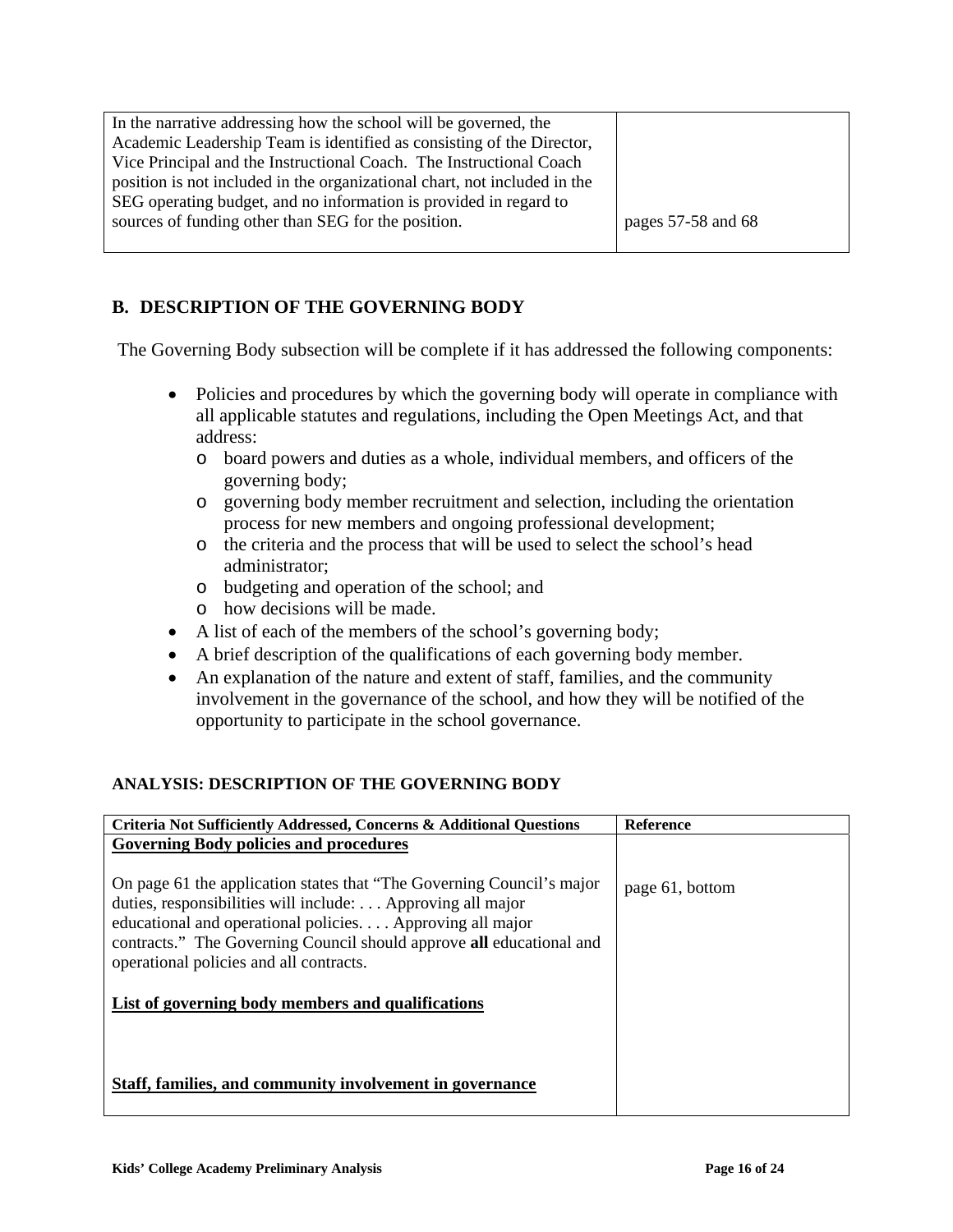## **C. PARTNERSHIPS:** *This section is optional and should be completed if the school has identified a partner organization that is essential to the existence of the charter school, its governance, key instructional, and/or management functions.*

The Partnership subsection will be complete if the following components are included:

- Name of the partner organization.
- Name of the contact person at the partner organization and that person's full contact information.
- A description of the nature and purpose of the school's partnership with the organization.
- If applicable, an explanation of how the partner organization will be involved in the governance of the school.
- Evidence (in the form of a letter of support or intent to partner) that the school has a formal partnership agreement with the partner organization.

### **ANALYSIS: PARTNERSHIPS**

| Criteria Not Sufficiently Addressed, Concerns & Additional Questions | <b>Reference</b> |
|----------------------------------------------------------------------|------------------|
| Partner organization and contact information                         |                  |
|                                                                      |                  |
| No partnership organizations are identified.                         |                  |
|                                                                      |                  |
| Nature and purpose of partnership                                    |                  |
|                                                                      |                  |
| N/A                                                                  |                  |
|                                                                      |                  |
| Partner organization involvement with school governance              |                  |
|                                                                      |                  |
| N/A                                                                  |                  |
|                                                                      |                  |
| <b>Evidence of formal partnership agreement</b>                      |                  |
|                                                                      |                  |
| N/A                                                                  |                  |
|                                                                      |                  |
|                                                                      |                  |

## **D. SCHOOL ORGANIZATIONAL STRUCTURE**

A School Organizational Structure subsection will be complete if the following components are included:

• Based on the organizational chart provided under subsection *A. GOVERNANCE/MANAGEMENT STRUCTURE* above, job descriptions that identify key roles, responsibilities and accountability for each staff position listed on the organizational chart.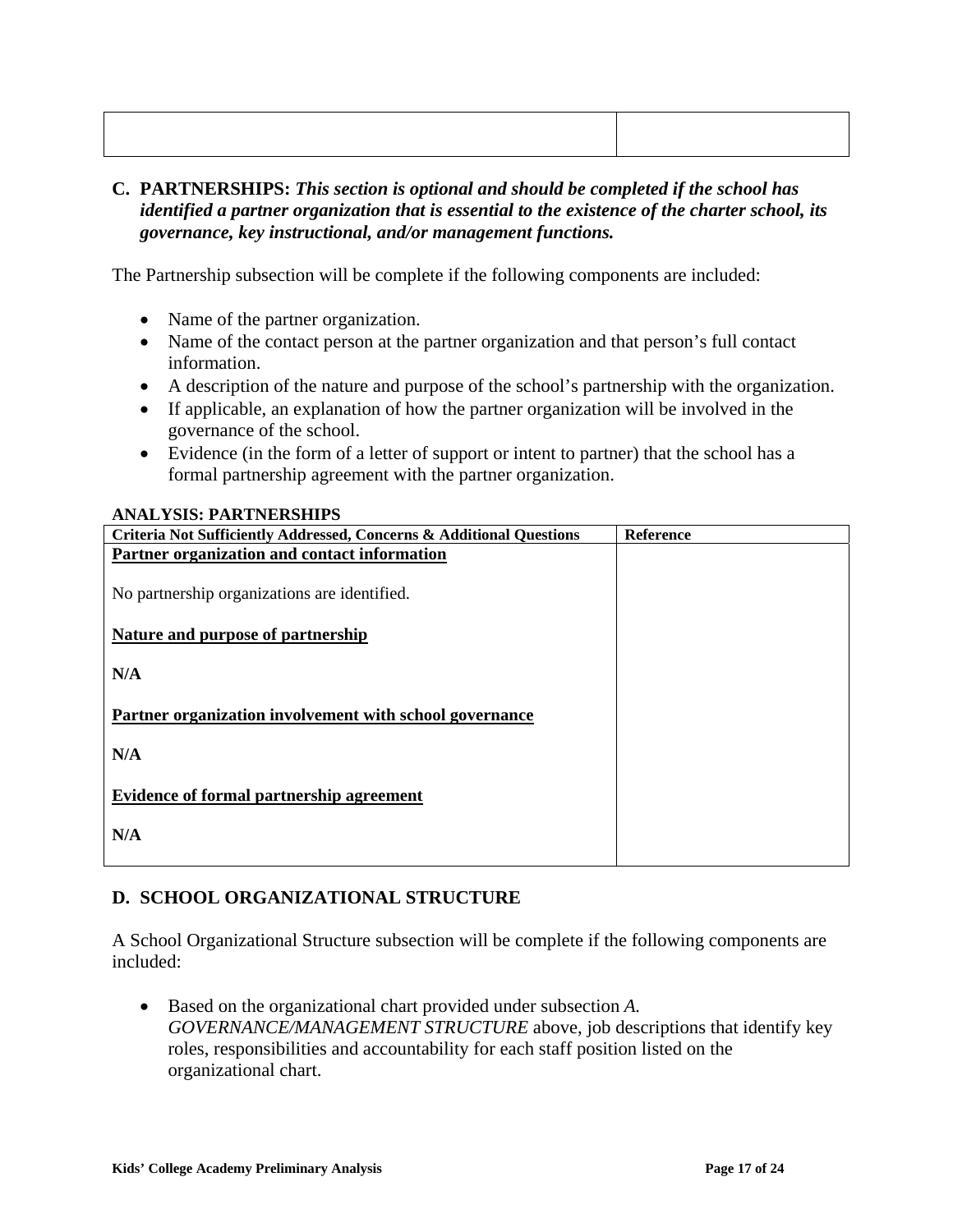• A staffing plan for each year of the first charter term, including the proposed pupilteacher ratio to support the educational plan.

# **ANALYSIS: SCHOOL ORGANIZATIONAL STRUCTURE**

| Criteria Not Sufficiently Addressed, Concerns & Additional Questions                                                                                                                                                                                                                                             | <b>Reference</b>   |
|------------------------------------------------------------------------------------------------------------------------------------------------------------------------------------------------------------------------------------------------------------------------------------------------------------------|--------------------|
| Job descriptions for all organizational chart positions                                                                                                                                                                                                                                                          |                    |
| A job description is provided for the Instructional Coach position;<br>however it is not included on the organizational chart, is not included in<br>the SEG operating budget, and no information is provided in regard to<br>other sources of funding for this key position of the Academic<br>Leadership Team. | pages 57-58 and 68 |
| Years 1-5 staffing plan with pupil-teacher ratio supporting<br>educational plan                                                                                                                                                                                                                                  |                    |
| The staffing plan for each year of the first charter term presented on<br>page 69 does not match the 5-year budget plan. (See notes in Budget<br>section above.)                                                                                                                                                 | Page 69 and Budget |

# **E. EMPLOYEE RELATIONS**

An Employee Relations subsection will be complete if the following components are addressed:

- A description of the school's personnel policies and procedures that comply with all applicable federal statutes and regulations, including the School Personnel Act.
- The proposed salary schedules that comply with the minimum salary requirements as identified in the School Personnel Act for all employees.
- A description of the evaluation process for staff that will include evaluation of teachers by a licensed school administrator.
- An explanation of the school's staff discipline process that provides for due process.

### **ANALYSIS: EMPLOYEE RELATIONS**

| Criteria Not Sufficiently Addressed, Concerns & Additional Questions                                                                                                                | <b>Reference</b> |
|-------------------------------------------------------------------------------------------------------------------------------------------------------------------------------------|------------------|
| School's personnel policies and procedures                                                                                                                                          |                  |
| The Reference to the Nepotism Policy in Charter Schools Act [22-8B-<br>10] is outdated; Statute has been updated to include "brother, brother-<br>in-law, sister or sister-in-law". | page 73 top      |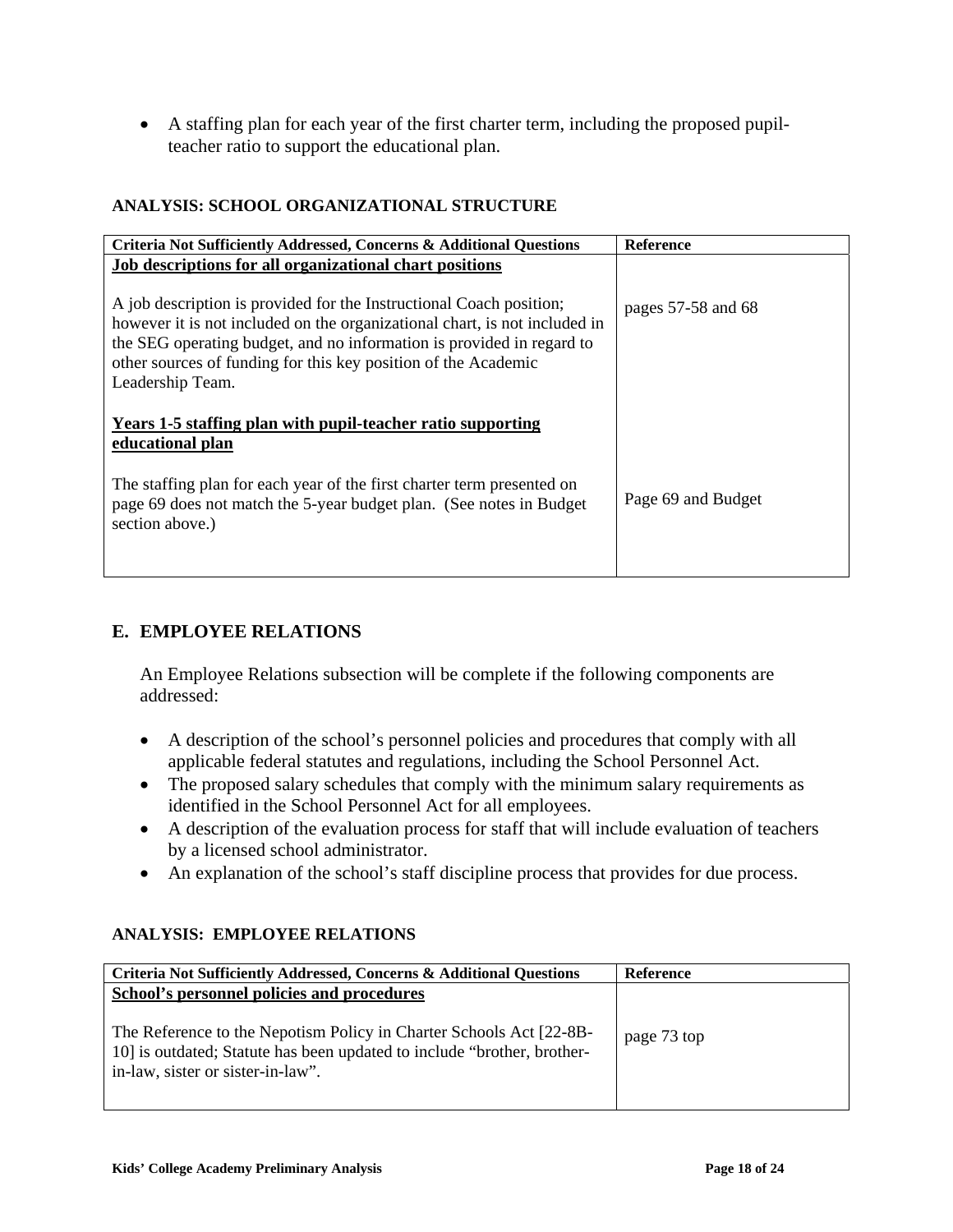| Certified teachers and Educational Assistants will operate under a 182-                                                                                                                                                                                                                                                                                                                                                                                                                                                                                                           | page 74     |
|-----------------------------------------------------------------------------------------------------------------------------------------------------------------------------------------------------------------------------------------------------------------------------------------------------------------------------------------------------------------------------------------------------------------------------------------------------------------------------------------------------------------------------------------------------------------------------------|-------------|
| day contract; in addition, they will have an additional 20 professional                                                                                                                                                                                                                                                                                                                                                                                                                                                                                                           |             |
| development days. No information is provided in the narrative or the                                                                                                                                                                                                                                                                                                                                                                                                                                                                                                              |             |
| budget to indicate how the 20 additional days will be funded.                                                                                                                                                                                                                                                                                                                                                                                                                                                                                                                     |             |
| "The Director will be a member of the Governing Council without<br>voting privileges. The Governing Council may choose to vote the<br>authorized agent (which may be NMPED as an ex-officio member of<br>the Governing council with no voting privileges)." Section 22-21-1<br>NMSA 1978 prohibits such individuals from serving on the board as<br>ex-officio members.                                                                                                                                                                                                           | page 73     |
| The following sentence under "Proposed Employee Contracts" on page<br>74 is incomplete and does not sufficiently explain how a contract with<br>employees will be executed: "Written employment contracts between<br>KCAC and the governing council."                                                                                                                                                                                                                                                                                                                             | page 74     |
| Insufficient information is provided to clearly understand the meaning<br>of the following paragraph: "The Governing council will be consistent<br>with the best practices of the Non-Profit Corporation Act, 1995, in<br>developing the responsibility of running the charter school to the charter<br>school Administrator." No documentation or citation is provided for<br>the Non-Profit Corporation Act, 1995. Additionally, the statement: "<br>developing the responsibility of running the charter school to the charter<br>school Administrator" is not understandable. | page 75     |
| The following provisions included in the Employee Relations<br>subsection incorrectly identify the Governing Council as having<br>ultimate firing authority for the school:                                                                                                                                                                                                                                                                                                                                                                                                       | page 75     |
| On page 75 under "Contracted Staff": "Dismissals from the<br>school faculty and/or staff must be reviewed and approved by<br>the Governing Council."<br>"The Governing council will not be involved in the day to day<br>details of running the school, dealing with specific personnel<br>issues (unless a conflict arises with the Director's hiring, or<br>addressing individual student needs)."                                                                                                                                                                              | page 75     |
| <b>Proposed salary schedules for all employees</b>                                                                                                                                                                                                                                                                                                                                                                                                                                                                                                                                |             |
| Proposed salary schedules are not provided.                                                                                                                                                                                                                                                                                                                                                                                                                                                                                                                                       |             |
| <b>Evaluation process for staff</b>                                                                                                                                                                                                                                                                                                                                                                                                                                                                                                                                               |             |
| The following provision in the "Proposed Formal Staff Evaluation"<br>Process" presented on pages 79-80 incorrectly identify the Governing<br>Council as having ultimate firing authority for the school:                                                                                                                                                                                                                                                                                                                                                                          | pages 79-80 |
| "In the event of an evaluation rebuttal, the teacher reserves the<br>right to address the Governing Council. The Governing                                                                                                                                                                                                                                                                                                                                                                                                                                                        |             |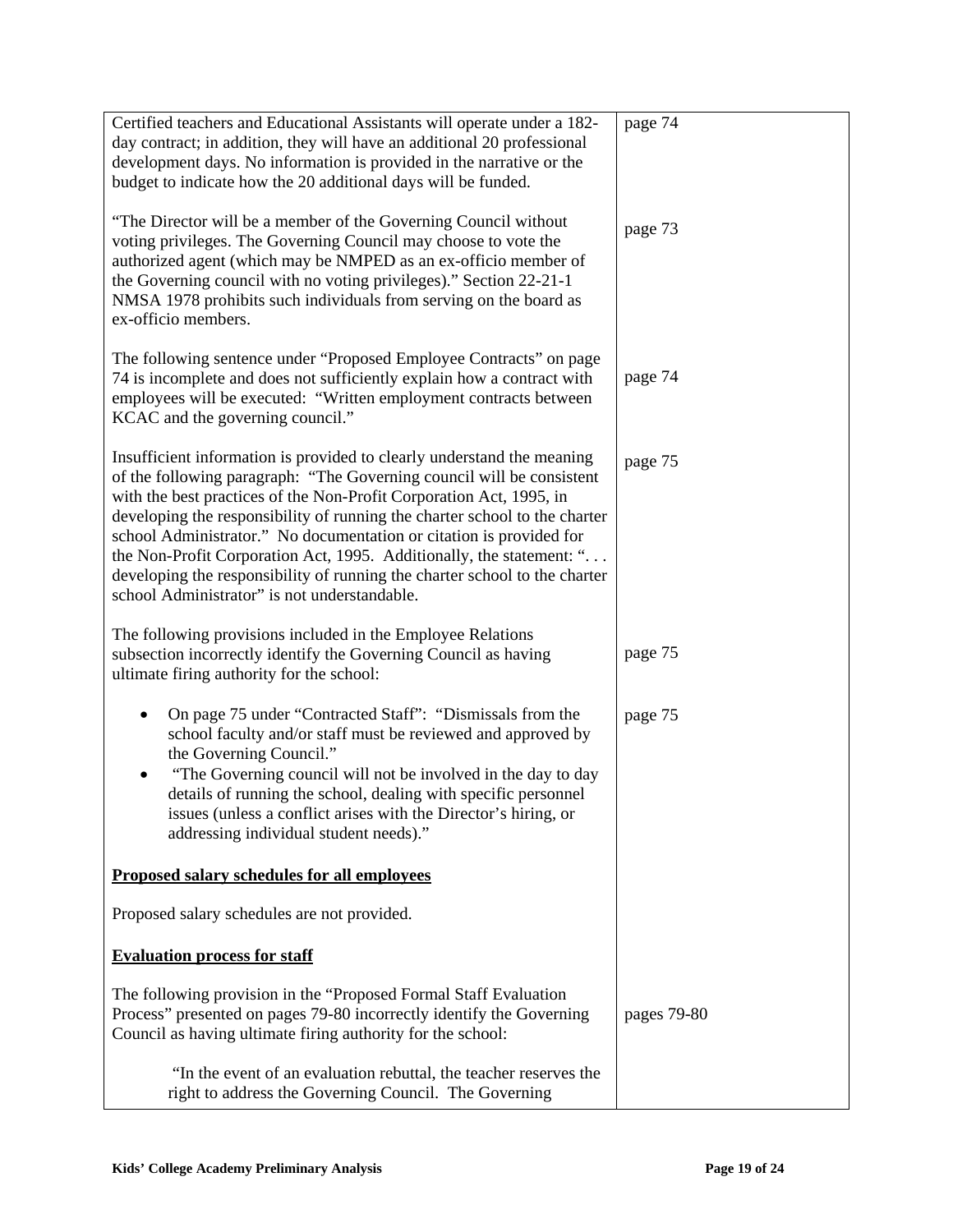| Council will than make a decision based on information<br>presented in a closed-session which the director will not attend.<br>The decision made by the Governing council will follow with<br>an open meeting with said employee."                                                                                                                                                                                                                                       |             |
|--------------------------------------------------------------------------------------------------------------------------------------------------------------------------------------------------------------------------------------------------------------------------------------------------------------------------------------------------------------------------------------------------------------------------------------------------------------------------|-------------|
| <b>Staff discipline process</b>                                                                                                                                                                                                                                                                                                                                                                                                                                          | pages 81-82 |
| The proposed staff discipline process presented on pages 81-82<br>incorrectly provides the Governing Council with a role in disciplining<br>the employees. Discipline is entirely under the control of the<br>administrator. For example, on page 81 under Step 2, the employee<br>does not have the right to a hearing as stated:                                                                                                                                       | page 81     |
| "The employee may make a written request within ten days<br>of presentation of the complaint/grievance to the Director for<br>a hearing. If a written request is not timely submitted, the<br>grievance shall be considered resolved. If submitted in a<br>timely fashion, the Governing Council President/designee<br>will schedule a closed hearing within ten days of the request,<br>before a committee composed of staff, parent and<br>community representatives." |             |

# **F. STUDENT ENROLLMENT PROCEDURES AND DISCIPLINE POLICY**

A student enrollment procedures and discipline policy section will be complete if the following components are addressed:

- A description of the school's admissions policies and procedures, including an explanation of the timeline for admission.
- A description of the school's lottery process that is in accordance with applicable law.
- A brief description of the proposed student discipline policy that complies with the Student Rights and Responsibilities set forth in the Public Education Department rules and regulations [6.11.2 NMAC] (Note: proposed student discipline procedures are to be included in the Appendices.)

### **ANALYSIS: STUDENT ENROLLMENT PROCEDURES AND DISCIPLINE POLICY**

| Criteria Not Sufficiently Addressed, Concerns & Additional Questions                                                                                                                                                                                                                                                                                                                                                                             | <b>Reference</b> |
|--------------------------------------------------------------------------------------------------------------------------------------------------------------------------------------------------------------------------------------------------------------------------------------------------------------------------------------------------------------------------------------------------------------------------------------------------|------------------|
| School enrollment policies and procedures                                                                                                                                                                                                                                                                                                                                                                                                        |                  |
| The following statement is with information provided for the first year<br>projected enrollment and grade-level phase-in plan presented in the<br>application: "KCAC will open its doors to students in Kindergarten<br>through 6 <sup>th</sup> grades in July, 2011." The phase-in plan indicates that in<br>July, 2011, KCAC will open with K-3. The budget, however, indicates<br>K-4. This statement indicates that KCAC will open with K-6. | page 83          |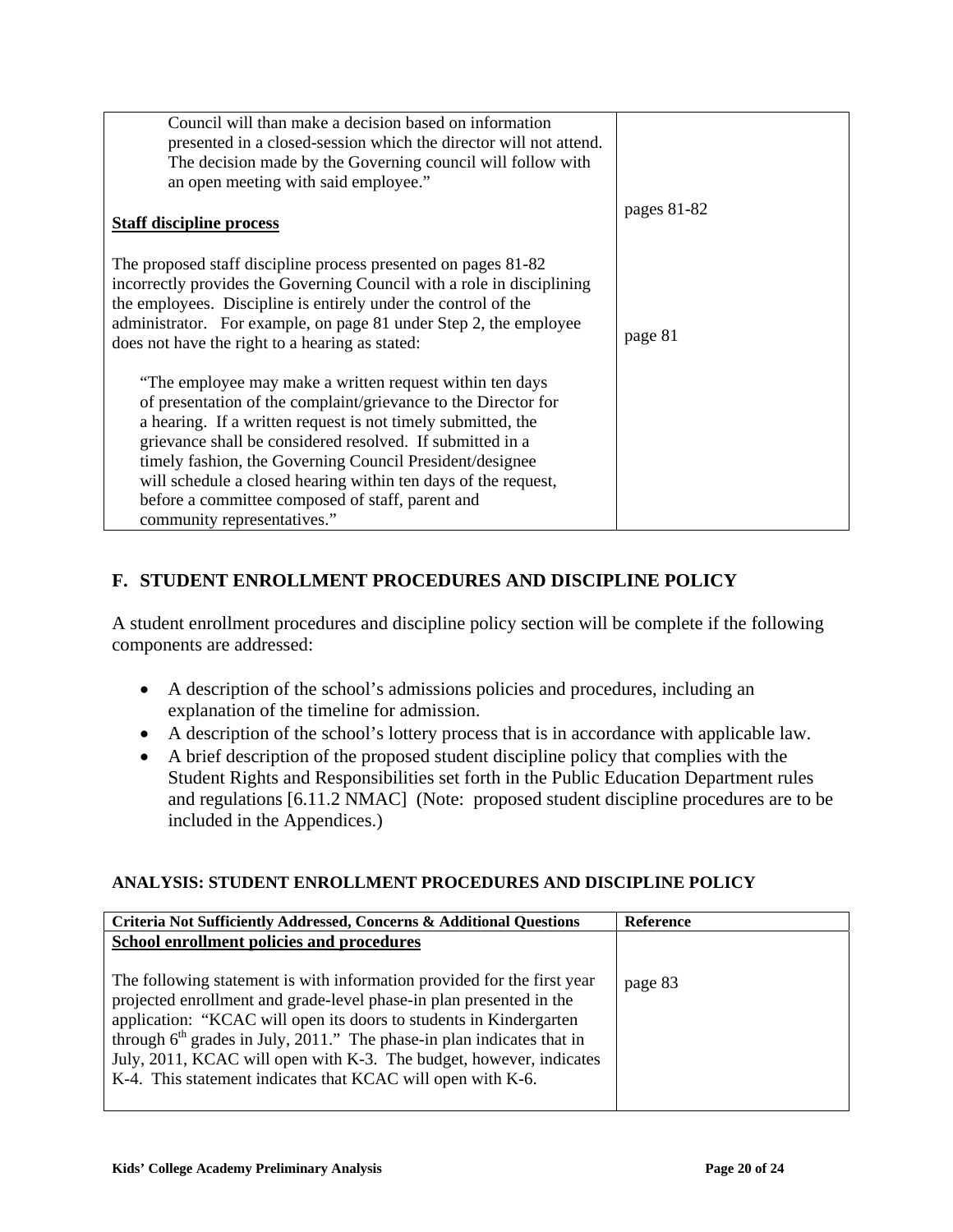| <b>Description of lottery process</b>                                                                                                                                                                         |         |
|---------------------------------------------------------------------------------------------------------------------------------------------------------------------------------------------------------------|---------|
| On page 84, the application states: "Special consideration for<br>enrollment acceptance will be given if a sibling is already enrolled in<br>KCAC." This is permitted only after the first year of operation. | page 84 |
| <b>Description of proposed student discipline policy</b>                                                                                                                                                      |         |
| Proposed student discipline procedures (appendix)                                                                                                                                                             |         |

## **G. FACILITIES:**

The facilities plan should demonstrate that the applicant group has carefully considered the school's facilities needs and understands its options for meeting those needs.

*Has the applicant group selected or secured a facility?*  $\Box$  **Yes**  $\Box$  **No** 

*NOTE: Based upon "YES" or "NO", complete the appropriate analysis below.* 

**If "YES"** a Facilities section will be complete if the following components are addressed:

- A description of the proposed facility, including location, size, and layout of space. An explanation of how the facility will support the implementation of the school's educational plan.
- An explanation of the proposed capital outlay needs for the facility, including projected requests for capital outlay assistance for the school.

## **ANALYSIS: FACILITIES – IF "YES"**

| Criteria Not Sufficiently Addressed, Concerns & Additional Questions | <b>Reference</b> |
|----------------------------------------------------------------------|------------------|
| Description of proposed facility and how facility will support       |                  |
| school's educational plan                                            |                  |
| N/A                                                                  |                  |
| Proposed capital outlay needs                                        |                  |
|                                                                      |                  |
| N/A                                                                  |                  |

### **If "NO" a Facilities section will be complete if the following components are addressed:**

• An explanation of the needs of a facility that will support the implementation of the school's educational plan, including desired location, size, and layout of space.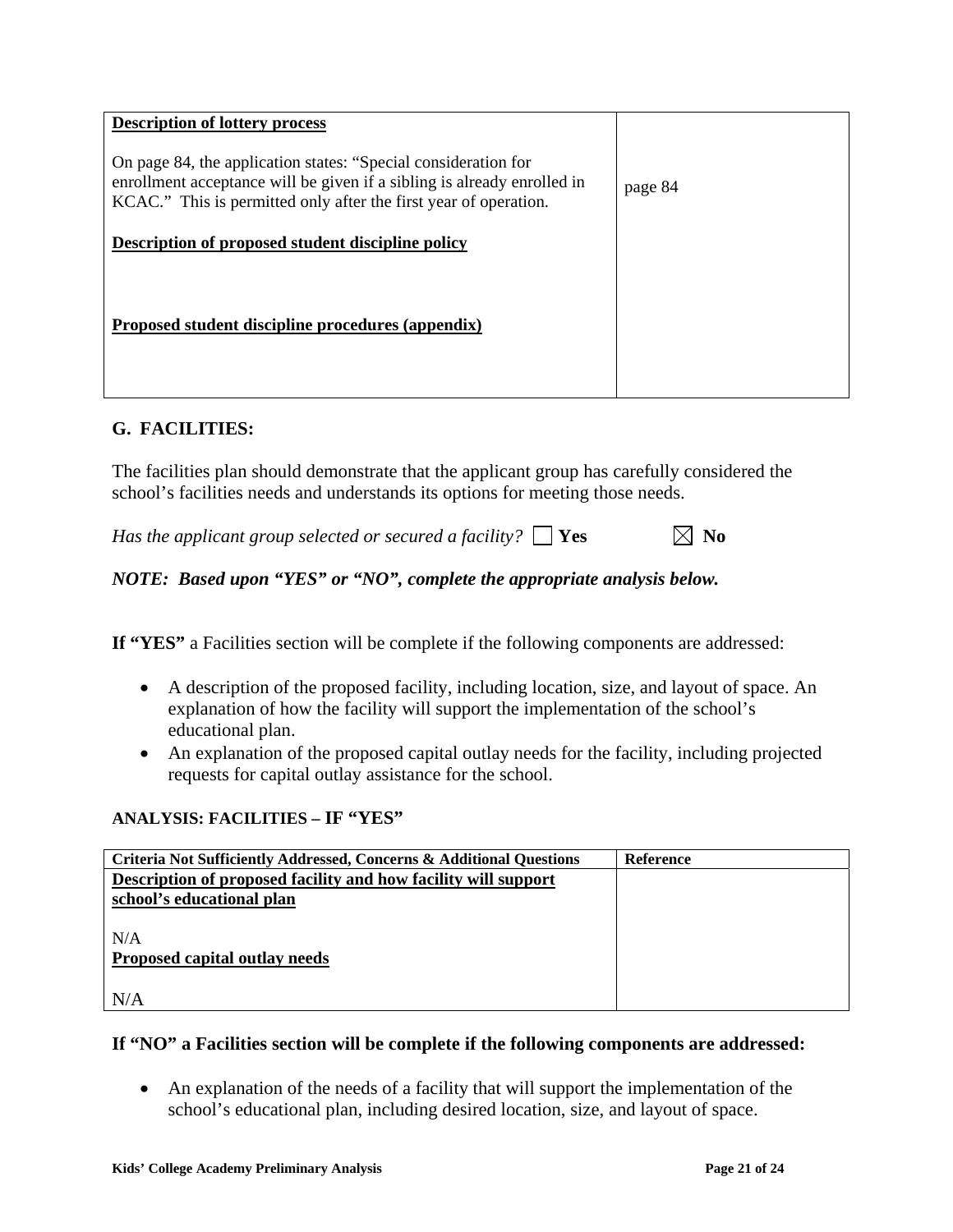- A description of a reasonable plan to identify and secure an adequate facility.
- The proposed capital outlay needs for the facility, including projected requests for capital outlay assistance for the school.

#### **ANALYSIS: FACILITIES – IF "NO"**

| <b>Reference</b> |
|------------------|
|                  |
|                  |
| page 90          |
|                  |

## **H. OTHER STUDENT SERVICES**

This section will be complete if the following components are addressed:

- A description of the school's plans for meeting the transportation needs of its students and plans for contracting services for transportation, if applicable.
- A description of the school's plans for meeting the food services needs of its students and plans for contracting services for food services, if applicable.
- A description of the school's plans for providing student access to other services, including but not limited to counseling and health services and plans for contracting services, if applicable.

#### **ANALYSIS: Other Student Services**

| Criteria Not Sufficiently Addressed, Concerns & Additional Questions | Reference |
|----------------------------------------------------------------------|-----------|
| <b>Transportation</b>                                                |           |
|                                                                      |           |
|                                                                      |           |
|                                                                      |           |
| <b>Food Services</b>                                                 |           |
|                                                                      |           |
| <b>Student access to other services</b>                              |           |
|                                                                      |           |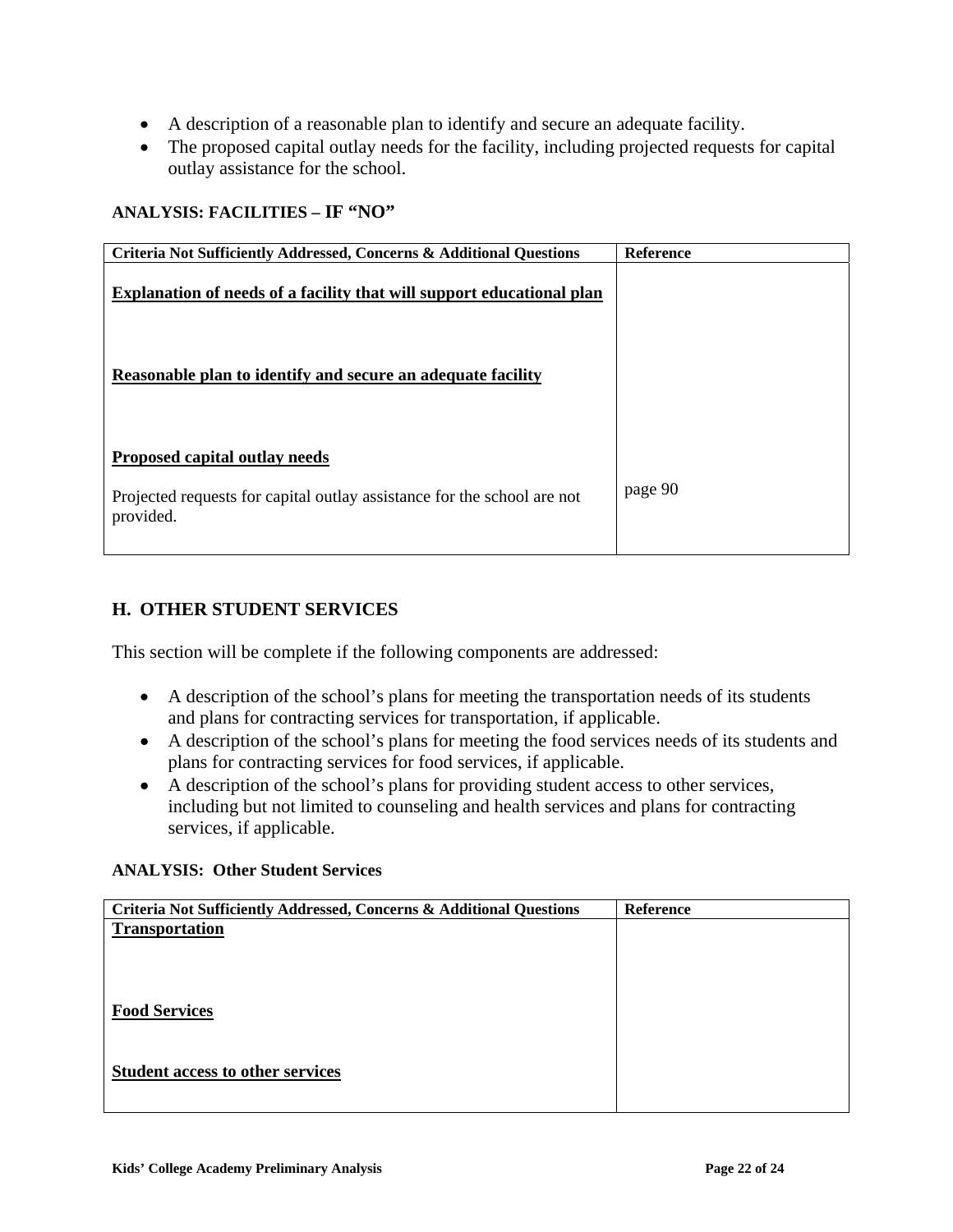## **GOVERNANCE / MANAGEMENT PLAN SUMMARY**

Please summarize your analysis of the Governance/Management section of the school's application. Your summary should reflect your overall impression of the section as presented and discuss the most significant weaknesses of the section.

### **Summary Analysis**

i

The Governance/Management plan raises some question as to the understanding of the role of the Governing Council of a charter school in relation to the legal authority and responsibilities of the school's Head Administrator. Provisions included in policy and procedural statements may undermine the authority of the Head Administrator who is legally responsible for all hiring, supervision, evaluation, discipline and firing of the school's employees.

This section's narrative is incomplete and lacks alignment. The position of Instructional Coach, a key position that is included as a member of the Academic Leadership Team, is omitted from the Organizational Chart and the budget. The staffing plan does not match the staffing presented in the 5 year budget plan. An outdated statute is referenced for the nepotism policy. The position of "Director" is sometimes referred to as Principal. Incomplete and incomprehensible statements are found in the narrative. Required salary schedules are not included. The school's stated intention regarding provision of food services is confusing.

The Governance/Management plan as presented does not provide the clarity that would be required for a well-governed and well-managed school.

# **VIII. REQUIREMENTS**

The Requirements section of the application addresses the necessary arrangements that school leaders must make to define the respective legal liability and responsibility of the governing body and the Public Education Department. These requirements include, but are not limited to, securing appropriate insurance coverage and identifying waivers that will be sought by the school from the Public Education Department.

## **A. LEGAL LIABILITY AND INSURANCE COVERAGE:**

The legal liability and insurance coverage section will be complete if contains:

• A statement that the charter school will participate in coverage by the public school insurance authority and will comply with all applicable rules of that authority.